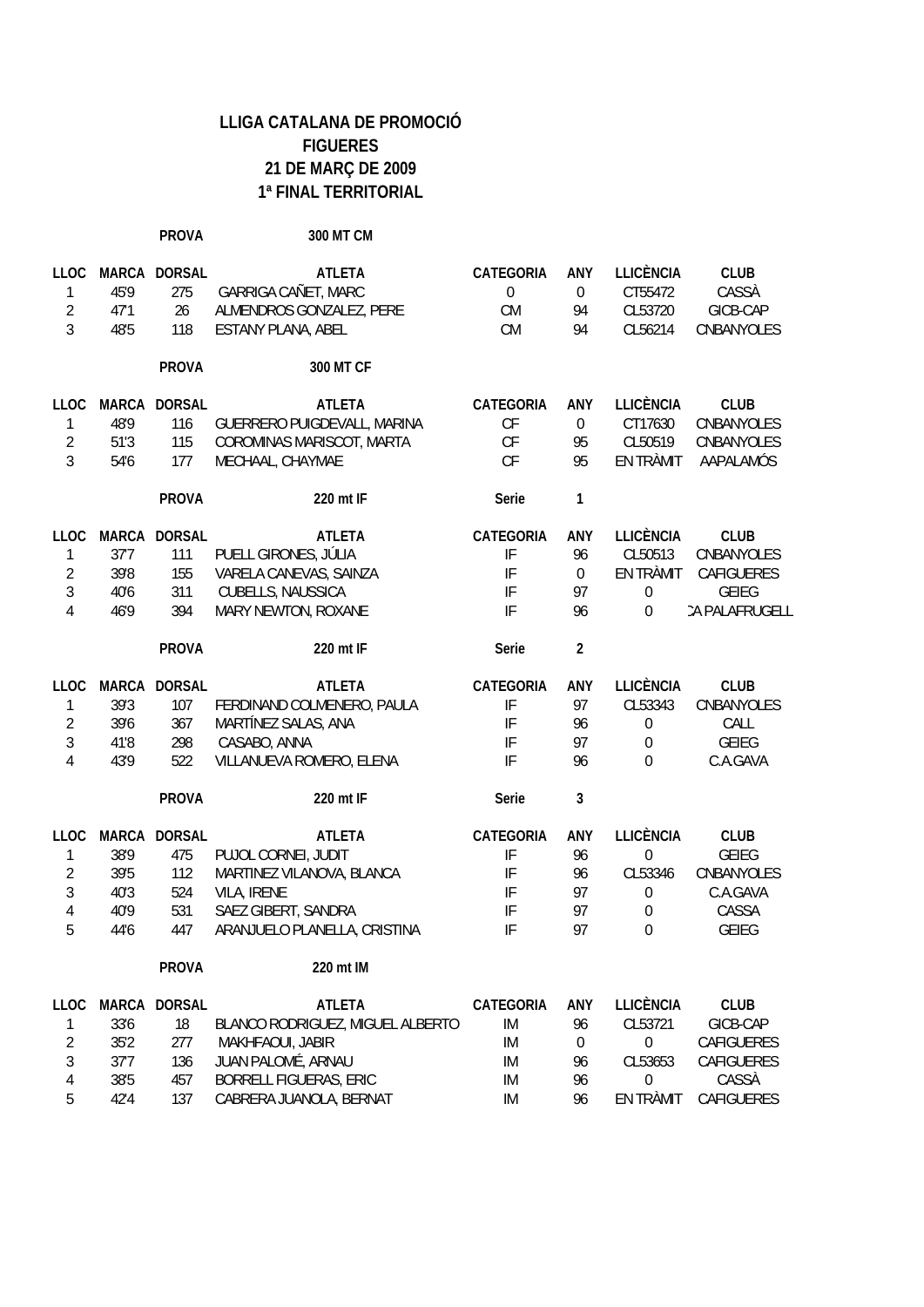|                |              | <b>PROVA</b>  | 60 mll AM                     | Serie     | 1                       |                  |                |
|----------------|--------------|---------------|-------------------------------|-----------|-------------------------|------------------|----------------|
| LLOC           | <b>MARCA</b> | <b>DORSAL</b> | <b>ATLETA</b>                 | CATEGORIA | ANY                     | <b>LLICÈNCIA</b> | <b>CLUB</b>    |
| 1              | 9'3          | 471           | SARR, MUSTAFA                 | AM        | 99                      | $\mathbf 0$      | VENTALLO       |
| $\overline{2}$ | 9'9          | 178           | MECHAAL, SAID                 | AM        | 98                      | EN TRÀMIT        | AAPALAMÓS      |
| 3              | 10'1         | 165           | CAÑIGUERAL MARCO, MORA        | AM        | 98                      | CL56464          | AAPALAMÓS      |
| $\overline{4}$ | 11'1         | 180           | AYACHI, AYUB                  | AM        | 99                      | EN TRÀMIT        | AAPALAMÓS      |
| 5              | 11'4         | 327           | PUIGBERT MUSTERA, JOAN SALVI  | AM        | 99                      | $\boldsymbol{0}$ | VENTALLO       |
| 6              | 13'6         | 526           | <b>BOSCH GASSOLS, JORDI</b>   | AM        | 98                      | $\Omega$         | <b>UDCASSA</b> |
|                |              | <b>PROVA</b>  | 60 mll AM                     | Serie     | $\overline{2}$          |                  |                |
| <b>LLOC</b>    | <b>MARCA</b> | <b>DORSAL</b> | <b>ATLETA</b>                 | CATEGORIA | ANY                     | <b>LLICÈNCIA</b> | <b>CLUB</b>    |
| 1              | 9'6          | 289           | SEY, LAYIN                    | AM        | 98                      | $\mathbf{0}$     | VENTALLÓ       |
| $\overline{2}$ | $9.8$        | 193           | BALDÒ COBREROS, KALEAB        | AM        | 99                      | <b>EN TRÀMIT</b> | AAPALAMÓS      |
| 3              | 10'1         | 529           | GOMEZ LOPEZ, SILVER           | AM        | 99                      | $\mathbf 0$      | AAPALAMOS      |
| $\overline{4}$ | 10'8         | 148           | QUEVEDO CARMONA, OSCAR        | AM        | 99                      | CL53671          | CAFIGUERES     |
| 5              | 11'1         | 183           | <b>BOUCHIKHI, ALI</b>         | AM        | 99                      | EN TRÀMIT        | AAPALAMÓS      |
| 6              | 11'8         | 138           | RUIZ CROS, BERNAT             | AM        | 99                      | CL53670          | CAFIGUERES     |
|                |              | <b>PROVA</b>  | 60 mll AF                     | Serie     | 1                       |                  |                |
| <b>LLOC</b>    |              | MARCA DORSAL  | <b>ATLETA</b>                 | CATEGORIA | ANY                     | <b>LLICÈNCIA</b> | <b>CLUB</b>    |
| 1              | 9'0          | 103           | ESTANGA MASSAGUER, NAIARA     | AF        | 98                      | CL50509          | CNBANYOLES     |
| $\overline{2}$ | 9'4          | 227           | MASSA PIRES, ANNA             | AF        | 98                      | CL50885          | GICB-CAP       |
| 3              | 9'8          | 288           | AYUSTE, LIDIA                 | AF        | 98                      | $\boldsymbol{0}$ | VENTALLÓ       |
| $\overline{4}$ | 10'3         | 534           | MARISCH DELGADO, AIDA         | AF        | 99                      | $\boldsymbol{0}$ | CASSA          |
| 5              | 10'6         | 472           | BATET VALL-LLOSERA, MAR       | AF        | 98                      | $\boldsymbol{0}$ | VENTALLO       |
| 6              | 11'3         | 517           | MAMMOUN, FATIMA               | AF        | 98                      | $\theta$         | VENTALLO       |
|                |              | <b>PROVA</b>  | 60 mll AF                     | Serie     | $\overline{\mathbf{c}}$ |                  |                |
| LLOC           |              | MARCA DORSAL  | <b>ATLETA</b>                 | CATEGORIA | ANY                     | <b>LLICÈNCIA</b> | <b>CLUB</b>    |
| $\mathbf{1}$   | 9'5          | 144           | <b>GARDELLA RAMÍREZ. LLUM</b> | AF        | 98                      | CL53666          | CAFIGUERES     |
| $\overline{2}$ | 10'1         | 470           | <b>ISERN ROCA, MARIONA</b>    | AF        | 99                      | $\boldsymbol{0}$ | VENTALLO       |
| $\mathfrak{Z}$ | 10'5         | 527           | RODRIGUEZ QUESADA, NURIA      | AF        | 99                      | $\overline{0}$   | VENTALLO       |
| $\overline{4}$ | 11'1         | 102           | MOLAS RODRÍGUEZ, MIREIA       | AF        | 99                      | CL53340          | CNBANYOLES     |
| 5              | 11'6         | 530           | CORONA MARTI, LAURA           | AF        | 99                      | 0                | CAFIGUERES     |
|                |              |               |                               |           |                         |                  |                |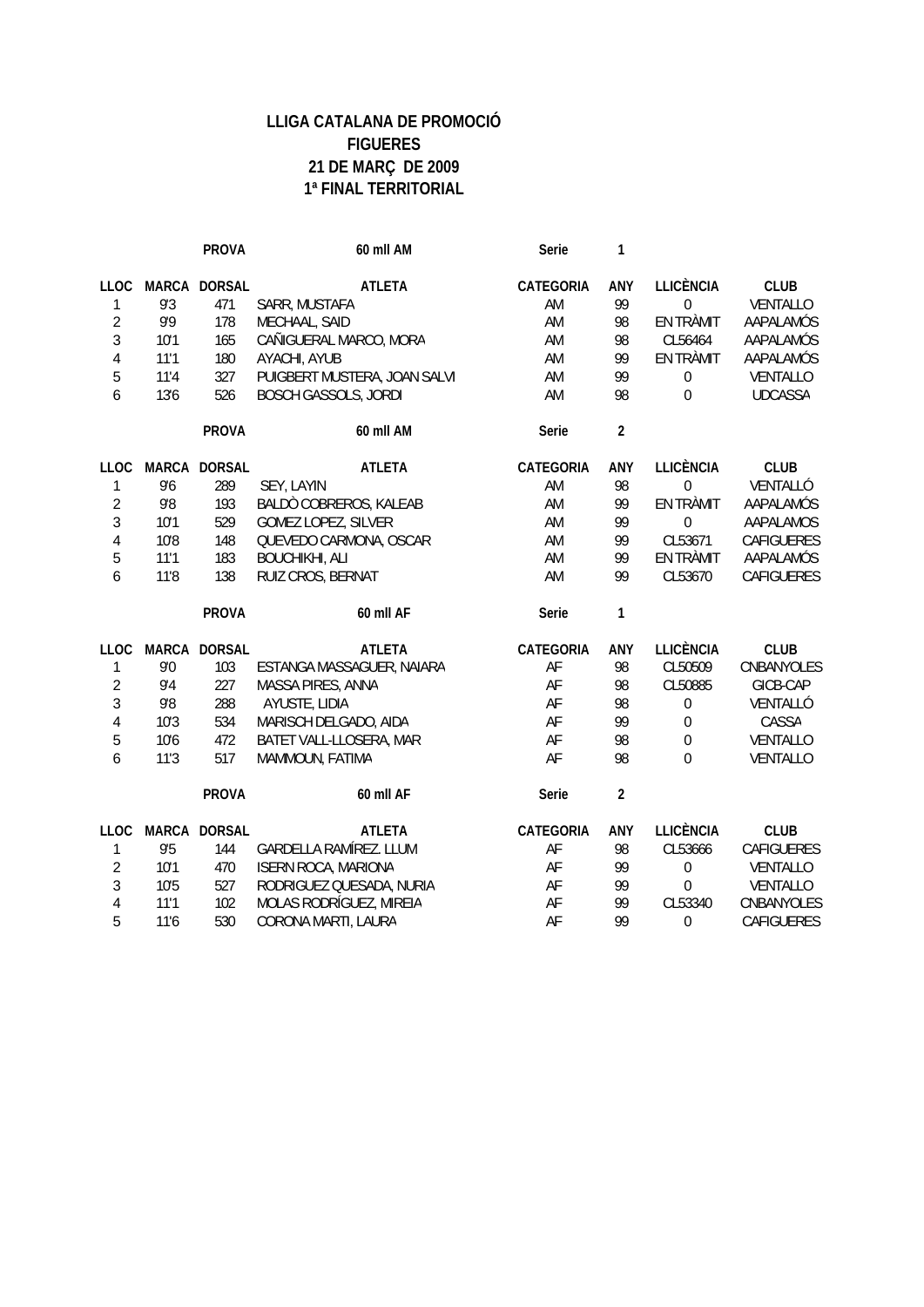|                          |              | <b>PROVA</b>   | 60 mll AF                        | Serie            | 3                |                  |              |
|--------------------------|--------------|----------------|----------------------------------|------------------|------------------|------------------|--------------|
| <b>LLOC</b>              | <b>MARCA</b> | <b>DORSAL</b>  | <b>ATLETA</b>                    | <b>CATEGORIA</b> | ANY              | <b>LLICÈNCIA</b> | <b>CLUB</b>  |
| $\mathbbm{1}$            | 10'2         | 461            | MITJAVILA GUTIERREZ, ALBA        | AF               | 99               | $\boldsymbol{0}$ | CASSÀ        |
| $\overline{2}$           | 10'9         | 458            | BORRELL FIGUERAS, MARINA         | AF               | 99               | $\boldsymbol{0}$ | CASSÀ        |
| 3                        | 12'1         | 468            | FABREGA, ELVIRA                  | AF               | 99               | $\mathbf{0}$     | VENTALLÓ     |
| 4                        | 12'3         | 527            | RODRIGUEZ QUESADA, NURIA         | AF               | 99               | $\Omega$         | VENTALLO     |
|                          |              | <b>PROVA</b>   | 60 mll BF                        | Serie            | 1                |                  |              |
| <b>LLOC</b>              |              | MARCA DORSAL   | <b>ATLETA</b>                    | <b>CATEGORIA</b> | ANY              | <b>LLICÈNCIA</b> | <b>CLUB</b>  |
| 1                        | 10'6         | 294            | FELIU, MARTA                     | BF               | 2000             | $\boldsymbol{0}$ | <b>GEIEG</b> |
| $\overline{2}$           | 10'8         | 437            | LOPEZ PLANA, MARTA               | BF               | 1                | $\mathbf{0}$     | CNOLOT       |
| $\mathfrak{Z}$           | 11'1         | 97             | ANGLADA GARCIA, IRINA            | BF               | $\boldsymbol{0}$ | CL53339          | C.N.BANYOLES |
| $\overline{4}$           | 11'7         | 192            | BALDÓ COBREROS, MERON            | BF               | 0                | EN TRÀMIT        | AAPALAMÓS    |
|                          |              | <b>PROVA</b>   | 60 mll BF                        | Serie            | $\overline{2}$   |                  |              |
| <b>LLOC</b>              |              | MARCA DORSAL   | <b>ATLETA</b>                    | CATEGORIA        | ANY              | <b>LLICÈNCIA</b> | <b>CLUB</b>  |
| $\mathbbm{1}$            | 11'0         | 299            | FIGUERAS, LAIA                   | BF               | 2000             | $\mathbf 0$      | <b>GEIEG</b> |
| $\overline{2}$           | 11'9         | 174            | MARTÍ LLOBET, JÚLIA              | BF               | $\boldsymbol{0}$ | EN TRÀMIT        | AAPALAMÓS    |
| $\mathfrak{Z}$           | 12'8         | 528            | FERNANDEZ PEREZ, LUCAS           | <b>BM</b>        | 1                | $\mathbf{0}$     | AAPALAMOS    |
|                          |              | <b>PROVA</b>   | 60 mll BM                        |                  |                  |                  |              |
| <b>LLOC</b>              |              | MARCA DORSAL   | <b>ATLETA</b>                    | CATEGORIA        | ANY              | <b>LLICÈNCIA</b> | <b>CLUB</b>  |
| 1                        | 9'9          | 436            | GALCERAN LOPEZ, PAU              | <b>BM</b>        | $\mathbf{1}$     | $\mathbf{0}$     | CNOLOT       |
| $\overline{2}$           | 10'2         | $\mathfrak{Z}$ | CROS RIBOT, RUBEN                | <b>BM</b>        | 00               | CL54785          | GICB-CAP     |
| $\mathfrak{Z}$           | 10'6         | 96             | CONGOST SABATER, NIL             | <b>BM</b>        | $\boldsymbol{0}$ | CL53337          | C.N.BANYOLES |
| 4                        | 11'3         | 528            | FERNANDEZ PEREZ, LUCAS           | <b>BM</b>        | 1                | $\mathbf{0}$     | AAPALAMOS    |
| $\sqrt{5}$               | 12'1         | 163            | BELMONTE MARIÑO, JOAQUIM         | <b>BM</b>        | $\boldsymbol{0}$ | CL55681          | AAPALAMÓS    |
| 6                        | 14'7         | 171            | ILLA MARTÍNEZ, EDUARD            | <b>BM</b>        | 0                | EN TRÀMIT        | AAPALAMÓS    |
|                          |              | <b>PROVA</b>   | 80 mll IM                        | Serie            | $\mathbf{1}$     |                  |              |
| <b>LLOC</b>              |              | MARCA DORSAL   | <b>ATLETA</b>                    | CATEGORIA        | ANY              | <b>LLICÈNCIA</b> | <b>CLUB</b>  |
| 1                        | 11'3         | 277            | MAKHFAOUI, JABIR                 | IM               | $\boldsymbol{0}$ | $\mathbf{0}$     | CAFIGUERES   |
| $\overline{2}$           | 12'4         | 521            | DOMENEC VILLOLDO, MIQUEL         | IM               | 97               | 0                | C.A.GAVA     |
| $\sqrt{3}$               | 13'0         | 179            | TRIVIÑO ARANDA, RICARDO          | ${\sf IM}$       | 97               | EN TRÀMIT        | AAPALAMÓS    |
| 4                        | 13'3         | 532            | <b>BOUSETAOUI, SOUFIAN</b>       | IM               | 97               | $\boldsymbol{0}$ | CAFIGUERES   |
| 5                        | 13'8         | 12             | ALABERT ALDANA, CARLES           | IM               | 97               | CL50902          | GICB-CAP     |
| $\boldsymbol{6}$         | 15'3         | 135            | MAZA VILARDELL, ALEX             | IM               | 96               | CL51101          | CAFIGUERES   |
|                          |              | <b>PROVA</b>   | 80 mll IM                        | Serie            | $\mathbf{2}$     |                  |              |
| LLOC                     | MARCA        | <b>DORSAL</b>  | <b>ATLETA</b>                    | CATEGORIA        | ANY              | <b>LLICÈNCIA</b> | <b>CLUB</b>  |
| 1                        | 10'8         | 18             | BLANCO RODRIGUEZ, MIGUEL ALBERTO | IM               | 96               | CL53721          | GICB-CAP     |
| $\overline{2}$           | 11'7         | 136            | JUAN PALOMÉ, ARNAU               | IM               | 96               | CL53653          | CAFIGUERES   |
| $\sqrt{3}$               | 12'1         | 142            | REPULLO MARTOS, FERRAN           | IM               | 97               | CL51100          | CAFIGUERES   |
| $\overline{\mathcal{A}}$ | 12'9         | 137            | CABRERA JUANOLA, BERNAT          | IM               | 96               | EN TRÀMIT        | CAFIGUERES   |
| 5                        | 13'5         | 105            | ROCA DE LA CUEVA, MARTÍ          | IM               | 97               | CL50508          | CNBANYOLES   |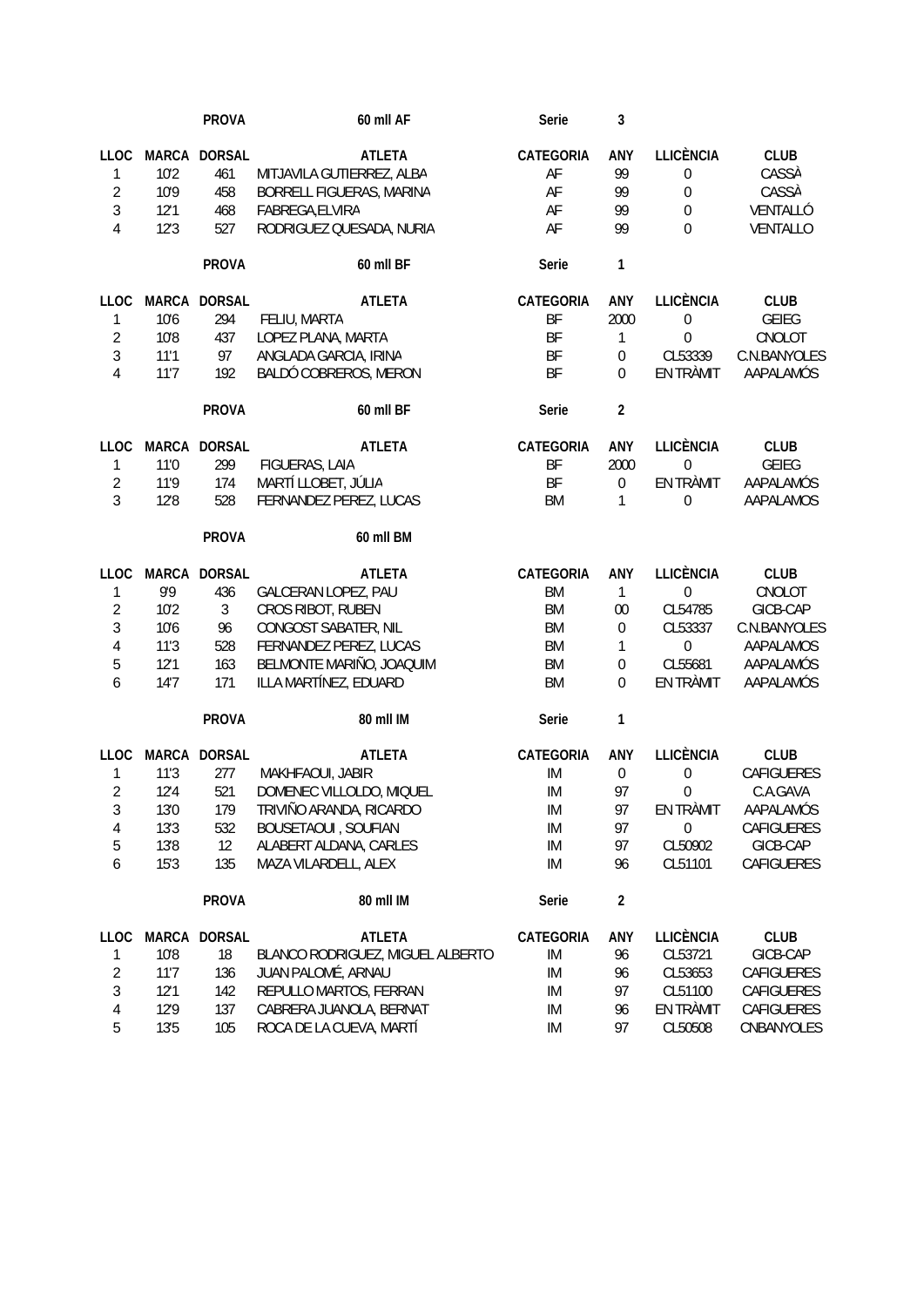|                |              | <b>PROVA</b>  | 80 mll IF                       | Serie                      | 1                       |                  |                |
|----------------|--------------|---------------|---------------------------------|----------------------------|-------------------------|------------------|----------------|
| <b>LLOC</b>    | <b>MARCA</b> | <b>DORSAL</b> | <b>ATLETA</b>                   | CATEGORIA                  | ANY                     | <b>LLICÈNCIA</b> | <b>CLUB</b>    |
| 1              | 11'2         | 523           | GALLEGO ARAGON, IMMA            | IF                         | 96                      | $\boldsymbol{0}$ | C.A.GAVA       |
| $\overline{2}$ | 11'8         | 311           | CUBELLS, NAUSSICA               | IF                         | 97                      | $\mathbf 0$      | <b>GEIEG</b>   |
| 3              | 12'2         | 155           | VARELA CANEVAS, SAINZA          | IF                         | $\mathbf 0$             | EN TRÀMIT        | CAFIGUERES     |
| $\overline{4}$ | 12'5         | 113           | MARISCOT PUIGDEMONT, PAULA      | IF                         | 96                      | CL53347          | CNBANYOLES     |
| 5              | 13'2         | 152           | VENTOS CASADELLA, RUTH          | AF                         | $\mathbf 0$             | EN TRÀMIT        | CAFIGUERES     |
| 6              | 14'1         | 394           | MARY NEWTON, ROXANE             | IF                         | 96                      | 0                | CA PALAFRUGELL |
|                |              |               |                                 |                            |                         |                  |                |
|                |              | <b>PROVA</b>  | 80 mll IF                       | Serie                      | $\overline{2}$          |                  |                |
| <b>LLOC</b>    | <b>MARCA</b> | <b>DORSAL</b> | <b>ATLETA</b>                   | <b>CATEGORIA</b>           | ANY                     | <b>LLICÈNCIA</b> | <b>CLUB</b>    |
| 1              | 11'6         | 111           | PUELL GIRONES, JÚLIA            | IF                         | 96                      | CL50513          | CNBANYOLES     |
| $\overline{2}$ | 12'4         | 140           | PONS MISCOPEIN, BLANCA          | IF                         | 96                      | CL51097          | CAFIGUERES     |
| 3              | 12'9         | 522           | VILLANUEVA ROMERO, ELENA        | IF                         | 96                      | $\boldsymbol{0}$ | C.A.GAVA       |
| $\overline{4}$ | 12"8         | 229           | NEWTON, ROXANNE MARY            | IF                         | 96                      | CL54795          | GICB-CAP       |
| 5              | 13'3         | 109           | ROJO SOLER, MAR                 | IF                         | 97                      | EN TRÀMIT        | CNBANYOLES     |
| 6              | 13'9         | 447           | ARANJUELO PLANELLA, CRISTINA    | $\ensuremath{\mathsf{IF}}$ | 97                      | $\boldsymbol{0}$ | <b>GEIEG</b>   |
|                |              | <b>PROVA</b>  | 80 mll IF                       | Serie                      | 3                       |                  |                |
|                |              | <b>DORSAL</b> |                                 |                            |                         |                  |                |
| <b>LLOC</b>    | MARCA        |               | <b>ATLETA</b>                   | CATEGORIA                  | ANY                     | <b>LLICÈNCIA</b> | <b>CLUB</b>    |
| 1              | 11'5         | 107           | FERDINAND COLMENERO, PAULA      | IF                         | 97                      | CL53343          | CNBANYOLES     |
| $\overline{2}$ | 12'0         | 367           | MARTÍNEZ SALAS, ANA             | IF                         | 96                      | $\boldsymbol{0}$ | CALL           |
| 3              | 12'5         | 475           | PUJOL CORNEI, JUDIT             | IF                         | 96                      | $\boldsymbol{0}$ | <b>GEIEG</b>   |
| $\overline{4}$ | 12'8         | 524           | VILA, IRENE                     | IF                         | 97                      | 0                | C.A.GAVA       |
| 5              | 13'2         | 133           | HILERA GARCIA, MICHELLE         | IF                         | 97                      | EN TRÀMIT        | CAFIGUERES     |
| 6              | 13'6         | 106           | PLANA ORTIZ, JOANA              | IF                         | 97                      | CL50514          | CNBANYOLES     |
|                |              | <b>PROVA</b>  | 80 mll IF                       | Serie                      | $\overline{\mathbf{4}}$ |                  |                |
| <b>LLOC</b>    |              | MARCA DORSAL  | <b>ATLETA</b>                   | CATEGORIA                  | ANY                     | <b>LLICÈNCIA</b> | <b>CLUB</b>    |
| 1              | 12'1         | 146           | MOLINER FÀBREGAS, MARIONA       | IF                         | 96                      | CL35089          | CAFIGUERES     |
| $\overline{2}$ | 12'4         | 298           | CASABO, ANNA                    | IF                         | 97                      | $\boldsymbol{0}$ | <b>GEIEG</b>   |
| 3              | 12'8         | 110           | PEÑA MATEU, CARLA               | IF                         | 96                      | CL53345          | CNBANYOLES     |
| $\overline{4}$ | 13'1         | 222           | LOPEZ PLANA, HELENA             | IF                         | 96                      | CL50014          | CNOLOT         |
| 5              | 13'8         | 531           | SAEZ GIBERT, SANDRA             | IF                         | 97                      | $\boldsymbol{0}$ | CASSA          |
|                |              | <b>PROVA</b>  | 80 mll IF                       | Serie                      | 5                       |                  |                |
|                |              |               |                                 |                            |                         |                  |                |
| <b>LLOC</b>    |              | MARCA DORSAL  | <b>ATLETA</b>                   | CATEGORIA                  | ANY                     | <b>LLICÈNCIA</b> | <b>CLUB</b>    |
| 1              | 12'0         | 286           | AYUSTE, PATRICIA                | IF                         | 96                      | $\boldsymbol{0}$ | VENTALLÓ       |
| $\overline{2}$ | 12'3         | 112           | MARTINEZ VILANOVA, BLANCA       | IF                         | 96                      | CL53346          | CNBANYOLES     |
| 3              | 12'7         | 147           | TORRES FERNÁNDEZ, NÚRIA SOLEDAD | IF                         | 96                      | CL54599          | CA FIGUERES    |
| $\overline{4}$ | 13'5         | 108           | <b>IVERN MANAUT, KENIA</b>      | IF                         | 97                      | EN TRÀMIT        | CNBANYOLES     |
| 5              | 14'6         | 154           | RODRIGUEZ PUNSET, LEA           | IF                         | $\mathbf{0}$            | EN TRÀMIT        | CAFIGUERES     |
|                |              | <b>PROVA</b>  | 100 mll CM - JvM                | Serie                      | 1                       | Vent             | $-0'6$         |
| <b>LLOC</b>    |              | MARCA DORSAL  | <b>ATLETA</b>                   | CATEGORIA                  | ANY                     | <b>LLICÈNCIA</b> | <b>CLUB</b>    |
| 1              | 12'1         | 35            | BOUSETAOUI, MOHAMED             | LM                         | 92                      | CT17165          | GICB-CAP       |
| $\overline{2}$ | 12'2         | 28            | AIZPUN GARRIDO, JOHN IKER       | LM                         | 93                      | CT18110          | GICB-CAP       |
| 3              | 12'4         | 32            | MONTERO HERNÀNDEZ, ROBERT       | LM                         | 93                      | CT17969          | GICB-CAP       |
| $\overline{4}$ | 13'00        | 123           | FELEZ CALDES, JOSEP             | <b>JVM</b>                 | 93                      | CL52393          | CNBANYOLES     |
| 5              | 14'00        | 267           | DEL RIO ESCRIBANO, VICTOR       | CM                         | 95                      | CL-52950         | INDEPENDENT    |
|                |              |               |                                 |                            |                         |                  |                |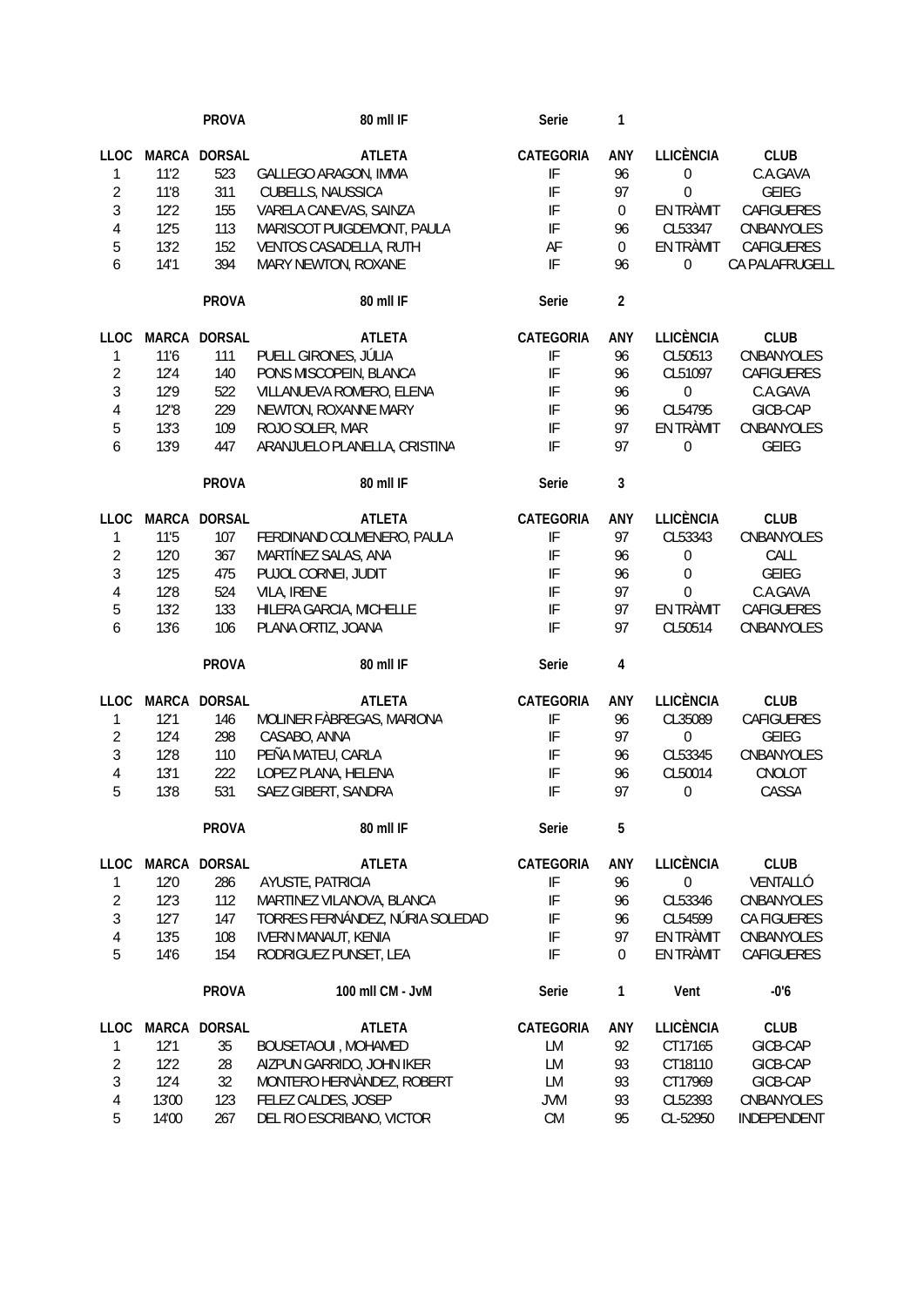|                |        | <b>PROVA</b> | 100 mll CM - JvM              | Serie      | $\overline{2}$ | Vent             | $+0.8$       |
|----------------|--------|--------------|-------------------------------|------------|----------------|------------------|--------------|
| <b>LLOC</b>    |        | MARCA DORSAL | <b>ATLETA</b>                 | CATEGORIA  | ANY            | <b>LLICÈNCIA</b> | <b>CLUB</b>  |
| $\mathbf{1}$   | 12'7   | 118          | ESTANY PLANA, ABEL            | <b>CM</b>  | 94             | CL56214          | CNBANYOLES   |
| $\overline{2}$ | 12'8   | 325          | CALVO GONZALEZ, DAVID         | CM         | 95             | CL53272          | <b>GEIEG</b> |
| $\mathfrak{Z}$ | 13'9   | 525          | FERNANDEZ PLANAS, ADRIA       | CM         | 95             | $\mathbf 0$      | CAFIGUERES   |
| $\overline{4}$ | 15'3   | 20           | MASSA PIRES, NARCÍS           | <b>CM</b>  | 95             | CL50917          | GICB-CAP     |
| 5              | 15'6   | 27           | SANCHEZ JUANOLA, MARTÍ        | CM         | 94             | CL56216          | GICB-CAP     |
|                |        | <b>PROVA</b> | 100 mll CM - JvM              | Serie      | 3              | Vent             | $+1,07$      |
| <b>LLOC</b>    |        | MARCA DORSAL | <b>ATLETA</b>                 | CATEGORIA  | ANY            | <b>LLICÈNCIA</b> | <b>CLUB</b>  |
| $\mathbf{1}$   | 12'2   | 31           | MOLINER FÀBREGAS, MARCEL      | LM         | 93             | CT17100          | GICB-CAP     |
| $\overline{2}$ | 12'8   | 30           | MIELGO VALDEPEÑAS, ALEX       | LM         | 93             | CT18111          | GICB-CAP     |
| $\mathfrak{Z}$ | 12'8   | 324          | <b>GINES GUIXERAS, ALBERT</b> | CM         | 95             | $\mathbf 0$      | <b>GEIEG</b> |
| $\overline{4}$ | 13'6   | 26           | ALMENDROS GONZALEZ, PERE      | <b>CM</b>  | 94             | CL53720          | GICB-CAP     |
|                |        | <b>PROVA</b> | 100 mll CF - JvF              | Serie      | $\mathbf{1}$   | Vent             | $+0,78$      |
| LLOC           |        | MARCA DORSAL | <b>ATLETA</b>                 | CATEGORIA  | ANY            | <b>LLICÈNCIA</b> | <b>CLUB</b>  |
| $\mathbbm{1}$  | 12'8   | 249          | PUIGBERT AYMÀ, ANNA           | LF         | 93             | CT16857          | GICB-CAP     |
| $\overline{2}$ | 13'9   | 233          | DE GENOVER GIL, ÈLIA          | LF         | 93             | CT17808          | GICB-CAP     |
| $\mathfrak{Z}$ | 14'9   | 463          | MITJAVILA GUTIERREZ, NÚRIA    | <b>JVF</b> | 92             | $\boldsymbol{0}$ | CASSÀ        |
| $\overline{4}$ | 15'6   | 114          | ZAMUDIO DOMINGO, LIDIA        | CF         | 95             | CL50518          | CNBANYOLES   |
|                |        | <b>PROVA</b> | 100 mll CF - JvF              | Serie      | $\overline{2}$ | Vent             | $+0,6$       |
| LLOC           |        | MARCA DORSAL | <b>ATLETA</b>                 | CATEGORIA  | ANY            | <b>LLICÈNCIA</b> | <b>CLUB</b>  |
| 1              | 14'0   | 122          | RIERA MALLOLL, GEMMA          | JVF        | 93             | CL50523          | CNBANYOLES   |
| $\overline{2}$ | 14'3   | 119          | CASTELLVELL BELLA, CLARA      | <b>JVF</b> | 93             | CL50524          | CNBANYOLES   |
| $\mathfrak{Z}$ | 16'3   | 121          | BATLLES CAMPMANY, LAURA       | <b>JVF</b> | 93             | CL50525          | CNBANYOLES   |
|                |        | <b>PROVA</b> | 1000 mll CM - IM              |            |                |                  |              |
| <b>LLOC</b>    |        | MARCA DORSAL | <b>ATLETA</b>                 | CATEGORIA  | ANY            | <b>LLICÈNCIA</b> | <b>CLUB</b>  |
| $\mathbf{1}$   | 3'10'4 | 170          | FERRÉ SÀNCHEZ, ALEIX          | CM         | 95             | EN TRÀMIT        | AAPALAMÓS    |
| $\overline{2}$ | 3'21'3 | 24           | ALABERT ALDANA, MARTÍ         | <b>CM</b>  | 94             | CL50915          | GICB-CAP     |
| $\mathfrak{Z}$ | 3'24'0 | 521          | DOMENEC VILLOLDO, MIQUEL      | IM         | 97             | $\boldsymbol{0}$ | C.A.GAVA     |
| $\sqrt{4}$     | 3'24'3 | 179          | TRIVIÑO ARANDA, RICARDO       | IM         | 97             | EN TRÀMIT        | AAPALAMÓS    |
| 5              | 3'31'4 | 20           | MASSA PIRES, NARCÍS           | <b>CM</b>  | 95             | CL50917          | GICB-CAP     |
| 6              | 3'45'3 | 105          | ROCA DE LA CUEVA, MARTÍ       | IM         | 97             | CL50508          | CNBANYOLES   |
| $\overline{7}$ | 3'50'6 | 532          | <b>BOUSETAOUI, SOUFIAN</b>    | IM         | 97             | $\boldsymbol{0}$ | CAFIGUERES   |
| 8              | 3'51'6 | 12           | ALABERT ALDANA, CARLES        | IM         | 97             | CL50902          | GICB-CAP     |
| 9              | 4'06'7 | 175          | MARTÍ LLOBET, SALVI           | <b>CM</b>  | 95             | EN TRÀMIT        | AAPALAMÓS    |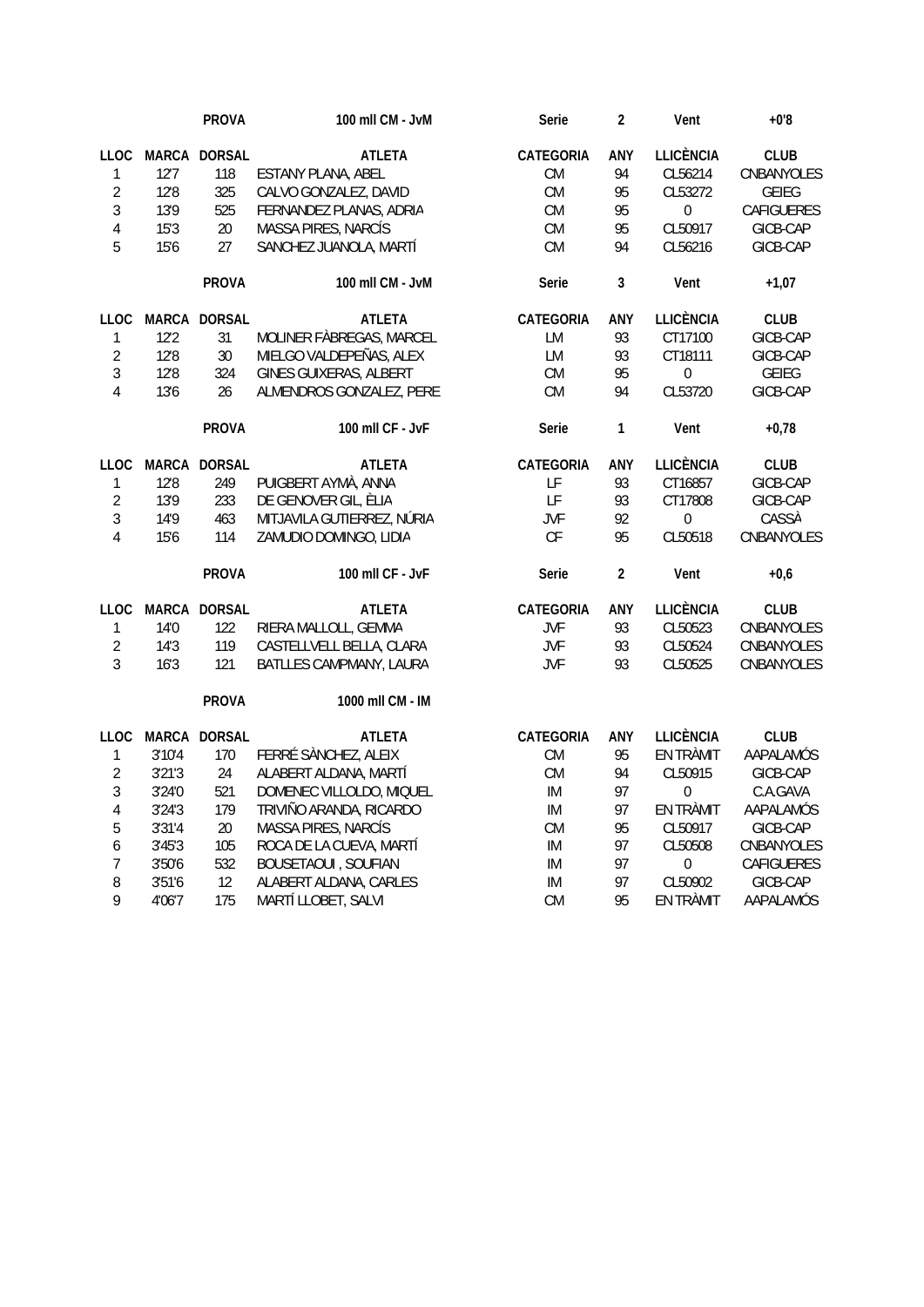|                          |              | <b>PROVA</b>      | 1000 mll CF - IF             |                            |                  |                  |                |
|--------------------------|--------------|-------------------|------------------------------|----------------------------|------------------|------------------|----------------|
| <b>LLOC</b>              | <b>MARCA</b> | <b>DORSAL</b>     | <b>ATLETA</b>                | CATEGORIA                  | ANY              | <b>LLICÈNCIA</b> | <b>CLUB</b>    |
| 1                        | 3'14'0       | 116               | GUERRERO PUIGDEVALL, MARINA  | CF                         | $\boldsymbol{0}$ | CT17630          | CNBANYOLES     |
| $\overline{c}$           | 3'29'2       | 177               | MECHAAL, CHAYMAE             | CF                         | 95               | EN TRÀMIT        | AAPALAMÓS      |
| 3                        | 3'31'4       | 172               | ILLA MARTÍNEZ, CLÀUDIA       | CF                         | 95               | EN TRÀMIT        | AAPALAMÓS      |
| $\overline{4}$           | 3'35'9       | 115               | COROMINAS MARISCOT, MARTA    | $\mathsf{C}\mathsf{F}$     | 95               | CL50519          | CNBANYOLES     |
| 5                        | 3'41'6       | 113               | MARISCOT PUIGDEMONT, PAULA   | IF                         | 96               | CL53347          | CNBANYOLES     |
| 6                        | 3'46'7       | 110               | PEÑA MATEU, CARLA            | $\ensuremath{\mathsf{IF}}$ | 96               | CL53345          | CNBANYOLES     |
| $\overline{7}$           | 3'48'4       | 524               | VILA, IRENE                  | IF                         | 97               | $\boldsymbol{0}$ | C.A.GAVA       |
| 8                        | 3'49'2       | 311               | CUBELLS, NAUSSICA            | IF                         | 97               | $\mathbf{0}$     | <b>GEIEG</b>   |
| 9                        | 3'54'2       | 190               | COTS PONJOAN, MARIONA        | IF                         | 97               | EN TRÀMIT        | AAPALAMÓS      |
| 10                       | 3'59'5       | 298               | CASABO, ANNA                 | IF                         | 97               | $\boldsymbol{0}$ | <b>GEIEG</b>   |
| 11                       | 4'00'1       | 222               | LOPEZ PLANA, HELENA          | IF                         | 96               | CL50014          | CNOLOT         |
| 12                       | 4'02'8       | 475               | PUJOL CORNEI, JUDIT          | IF                         | 96               | $\boldsymbol{0}$ | <b>GEIEG</b>   |
| 13                       | 4'03'5       | 109               | ROJO SOLER, MAR              | IF                         | 97               | EN TRÀMIT        | CNBANYOLES     |
| 14                       | 4'04'3       | 108               | <b>IVERN MANAUT, KENIA</b>   | IF                         | 97               | EN TRÀMIT        | CNBANYOLES     |
| 15                       | 4'04'9       | 522               | VILLANUEVA ROMERO, ELENA     | IF                         | 96               | $\boldsymbol{0}$ | C.A.GAVA       |
| 16                       | 4'07'2       | 447               | ARANJUELO PLANELLA, CRISTINA | IF                         | 97               | $\Omega$         | <b>GEIEG</b>   |
|                          |              | <b>PROVA</b>      | 600 mll AF                   |                            |                  |                  |                |
| <b>LLOC</b>              |              | MARCA DORSAL      | <b>ATLETA</b>                | CATEGORIA                  | ANY              | <b>LLICÈNCIA</b> | <b>CLUB</b>    |
| 1                        | 1'59'2       | 288               | AYUSTE, LIDIA                | AF                         | 98               | $\boldsymbol{0}$ | VENTALLÓ       |
| $\overline{2}$           | 1'59'7       | 227               | MASSA PIRES, ANNA            | AF                         | 98               | CL50885          | GICB-CAP       |
| 3                        | 2'04'1       | 103               | ESTANGA MASSAGUER, NAIARA    | AF                         | 98               | CL50509          | CNBANYOLES     |
| $\overline{4}$           | 2'15'2       | 144               | GARDELLA RAMÍREZ. LLUM       | AF                         | 98               | CL53666          | CAFIGUERES     |
| 5                        | 2'19'6       | 461               | MITJAVILA GUTIERREZ, ALBA    | AF                         | 99               | $\boldsymbol{0}$ | CASSÀ          |
| 6                        | 2'25'0       | 102               | MOLAS RODRÍGUEZ, MIREIA      | AF                         | 99               | CL53340          | CNBANYOLES     |
| $\overline{7}$           | 2'25'5       | 458               | BORRELL FIGUERAS, MARINA     | AF                         | 99               | $\boldsymbol{0}$ | CASSÀ          |
| 8                        | 2'29'6       | 530               | CORONA MARTI, LAURA          | AF                         | 99               | $\boldsymbol{0}$ | CAFIGUERES     |
| 9                        | 2'37'3       | 534               | MARISCH DELGADO, AIDA        | AF                         | 99               | $\boldsymbol{0}$ | CASSA          |
| 10                       | 2'41'5       | 527               | RODRIGUEZ QUESADA, NURIA     | AF                         | 99               | $\boldsymbol{0}$ | VENTALLO       |
| 11                       | 3'09'8       | 517               | MAMMOUN, FATIMA              | AF                         | 98               | $\mathbf 0$      | VENTALLO       |
|                          |              | <b>PROVA</b>      | 600 mll AM                   |                            |                  |                  |                |
|                          |              | LLOC MARCA DORSAL | <b>ATLETA</b>                | CATEGORIA                  | ANY              | <b>LLICÈNCIA</b> | <b>CLUB</b>    |
| 1                        | 1'56'1       | 178               | MECHAAL, SAID                | AM                         | 98               | EN TRÀMIT        | AAPALAMÓS      |
| $\overline{\mathbf{c}}$  | 1'56'4       | 165               | CAÑIGUERAL MARCO, MORA       | AM                         | 98               | CL56464          | AAPALAMÓS      |
| 3                        | 2'02'4       | 180               | AYACHI, AYUB                 | AM                         | 99               | EN TRÀMIT        | AAPALAMÓS      |
| $\overline{\mathcal{A}}$ | 2'09'8       | 529               | GOMEZ LOPEZ, SILVER          | AM                         | 99               | $\boldsymbol{0}$ | AAPALAMOS      |
| 5                        | 2'12'1       | 193               | BALDO COBREROS, KALEAB       | AM                         | 99               | EN TRÀMIT        | AAPALAMÓS      |
| 6                        | 2'16'7       | 471               | SARR, MUSTAFA                | AM                         | 99               | 0                | VENTALLO       |
| $\overline{7}$           | 2'24'4       | 289               | SEY, LAYIN                   | AM                         | 98               | $\boldsymbol{0}$ | VENTALLÓ       |
| 8                        | 2'24'6       | 327               | PUIGBERT MUSTERA, JOAN SALVI | AM                         | 99               | $\boldsymbol{0}$ | VENTALLO       |
| 9                        | 2'26'1       | 183               | <b>BOUCHIKHI, ALI</b>        | AM                         | 99               | EN TRÀMIT        | AAPALAMÓS      |
| 10                       | 2'32'5       | 472               | BATET VALL-LLOSERA, MAR      | AM                         | 98               | $\boldsymbol{0}$ | VENTALLO       |
| 11                       | 2'35'6       | 470               | <b>ISERN ROCA, MARIONA</b>   | AM                         | 99               | 0                | VENTALLO       |
| 12                       | 2'42'8       | 138               | RUIZ CROS, BERNAT            | AM                         | 99               | CL53670          | CAFIGUERES     |
| 13                       | 2'44'2       | 148               | QUEVEDO CARMONA, OSCAR       | AM                         | 99               | CL53671          | CAFIGUERES     |
| 14                       | 2'56'0       | 526               | <b>BOSCH GASSOLS, JORDI</b>  | AM                         | 98               | 0                | <b>UDCASSA</b> |
| 15                       | 3'19'8       | 468               | FABREGA, ELVIRA              | AM                         | 99               | $\boldsymbol{0}$ | VENTALLÓ       |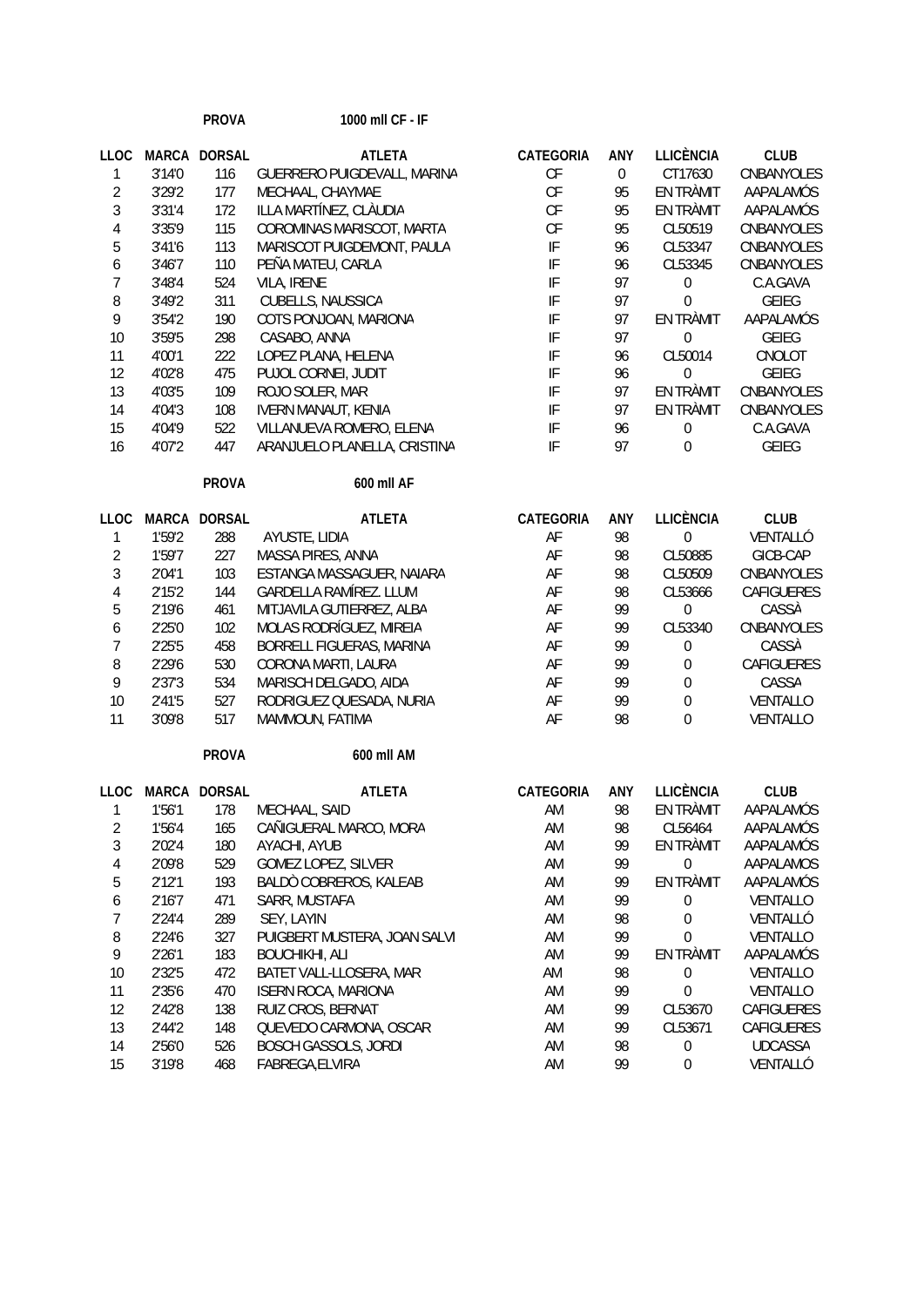|                  |        | <b>PROVA</b>       | 600 mll BF                             |                            |                    |                             |                             |
|------------------|--------|--------------------|----------------------------------------|----------------------------|--------------------|-----------------------------|-----------------------------|
| <b>LLOC</b><br>1 | 2'17'4 | MARCA DORSAL<br>97 | <b>ATLETA</b><br>ANGLADA GARCIA, IRINA | CATEGORIA<br>BF            | ANY<br>$\mathbf 0$ | <b>LLICÈNCIA</b><br>CL53339 | <b>CLUB</b><br>C.N.BANYOLES |
| $\overline{2}$   | 2'25'9 | 294                | FELIU, MARTA                           | BF                         | 2000               | $\boldsymbol{0}$            | <b>GEIEG</b>                |
| $\overline{3}$   | 2'32'9 | 299                | FIGUERAS, LAIA                         | BF                         | 2000               | $\boldsymbol{0}$            | <b>GEIEG</b>                |
| $\overline{4}$   | 2'34'5 | 437                | LOPEZ PLANA, MARTA                     | BF                         | $\mathbf{1}$       | $\mathbf 0$                 | CNOLOT                      |
| 5                | 2'35j0 | 192                | BALDÓ COBREROS, MERON                  | BF                         | $\boldsymbol{0}$   | EN TRÀMIT                   | AAPALAMÓS                   |
| 6                | 2'48'9 | 174                | MARTÍ LLOBET, JÚLIA                    | BF                         | $\mathbf 0$        | EN TRÀMIT                   | AAPALAMÓS                   |
|                  |        | <b>PROVA</b>       | 600 mll BM                             |                            |                    |                             |                             |
| <b>LLOC</b>      |        | MARCA DORSAL       | <b>ATLETA</b>                          | <b>CATEGORIA</b>           | ANY                | <b>LLICÈNCIA</b>            | <b>CLUB</b>                 |
| 1                | 2'14'5 | 3                  | CROS RIBOT, RUBEN                      | <b>BM</b>                  | $00\,$             | CL54785                     | GICB-CAP                    |
| $\overline{2}$   | 2'24'8 | 171                | ILLA MARTÍNEZ, EDUARD                  | <b>BM</b>                  | $\boldsymbol{0}$   | EN TRÀMIT                   | AAPALAMÓS                   |
| $\overline{3}$   | 2'32'2 | 436                | GALCERAN LOPEZ, PAU                    | <b>BM</b>                  | 1                  | $\boldsymbol{0}$            | CNOLOT                      |
| $\overline{4}$   | 2'39'8 | 528                | FERNANDEZ PEREZ, LUCAS                 | <b>BM</b>                  | $\mathbf{1}$       | $\boldsymbol{0}$            | AAPALAMOS                   |
| 5                | 2'56'2 | 163                | BELMONTE MARIÑO, JOAQUIM               | <b>BM</b>                  | $\boldsymbol{0}$   | CL55681                     | AAPALAMÓS                   |
| $\boldsymbol{6}$ | 2'59'1 | 528                | FERNANDEZ PEREZ, LUCAS                 | <b>BM</b>                  | $\mathbf{1}$       | 0                           | AAPALAMOS                   |
| $\overline{7}$   | 3'12'1 | 533                | LIÑAN MARTINEZ, NIL                    | <b>BM</b>                  | 2003               | 0                           | CNOLOT                      |
|                  |        | <b>PROVA</b>       | 4 X 80 mll IF                          |                            |                    |                             |                             |
| <b>LLOC</b>      |        | MARCA DORSAL       | <b>ATLETA</b>                          | CATEGORIA                  | ANY                | <b>LLICÈNCIA</b>            | <b>CLUB</b>                 |
| 1                | 48"0   | 147                | TORRES FERNÁNDEZ, NÚRIA SOLEDAD        | IF                         | 96                 | CL54599                     | CA FIGUERES                 |
|                  |        | 140                | PONS MISCOPEIN, BLANCA                 | IF                         | 96                 | CL51097                     | CAFIGUERES                  |
|                  |        | 155                | VARELA CANEVAS, SAINZA                 | IF                         | $\mathbf 0$        | EN TRÀMIT                   | CAFIGUERES                  |
|                  |        | 146                | MOLINER FÀBREGAS, MARIONA              | IF                         | 96                 | CL35089                     | CAFIGUERES                  |
| $\overline{2}$   | 48"7   | 110                | PEÑA MATEU, CARLA                      | IF                         | 96                 | CL53345                     | CNBANYOLES                  |
|                  |        | 111                | PUELL GIRONES, JÚLIA                   | IF                         | 96                 | CL50513                     | CNBANYOLES                  |
|                  |        | 112                | MARTINEZ VILANOVA, BLANCA              | IF                         | 96                 | CL53346                     | CNBANYOLES                  |
|                  |        | 107                | FERDINAND COLMENERO, PAULA             | IF                         | 97                 | CL53343                     | CNBANYOLES                  |
| 3                | 51"1   | 475                | PUJOL CORNEI, JUDIT                    | IF                         | 96                 | $\boldsymbol{0}$            | <b>GEIEG</b>                |
|                  |        | 298                | CASABO, ANNA                           | IF                         | 97                 | $\boldsymbol{0}$            | <b>GEIEG</b>                |
|                  |        | 447                | ARANJUELO PLANELLA, CRISTINA           | IF                         | 97                 | $\boldsymbol{0}$            | <b>GEIEG</b>                |
|                  |        | 311                | CUBELLS, NAUSSICA                      | IF                         | 97                 | $\boldsymbol{0}$            | <b>GEIEG</b>                |
| 4                | 52"1   | 106                | PLANA ORTIZ, JOANA                     | IF                         | 97                 | CL50514                     | CNBANYOLES                  |
|                  |        | 108                | <b>IVERN MANAUT, KENIA</b>             | IF                         | 97                 | EN TRÀMIT                   | CNBANYOLES                  |
|                  |        | 109                | ROJO SOLER, MAR                        | $\ensuremath{\mathsf{IF}}$ | 97                 | EN TRÀMIT                   | CNBANYOLES                  |
|                  |        | 113                | MARISCOT PUIGDEMONT, PAULA             | IF                         | 96                 | CL53347                     | CNBANYOLES                  |
|                  |        | <b>PROVA</b>       | 4 X 80 mll IM                          |                            |                    |                             |                             |
| <b>LLOC</b>      |        | MARCA DORSAL       | <b>ATLETA</b>                          | CATEGORIA                  | ANY                | <b>LLICÈNCIA</b>            | <b>CLUB</b>                 |
| 1                | 48"4   | 136                | JUAN PALOMÉ, ARNAU                     | IM                         | 96                 | CL53653                     | CAFIGUERES                  |
|                  |        | 142                | REPULLO MARTOS, FERRAN                 | IM                         | 97                 | CL51100                     | CAFIGUERES                  |
|                  |        | 137                | CABRERA JUANOLA, BERNAT                | IM                         | 96                 | EN TRÀMIT                   | CAFIGUERES                  |
|                  |        | 277                | MAKHFAOUI, JABIR                       | IM                         | $\boldsymbol{0}$   | 0                           | CAFIGUERES                  |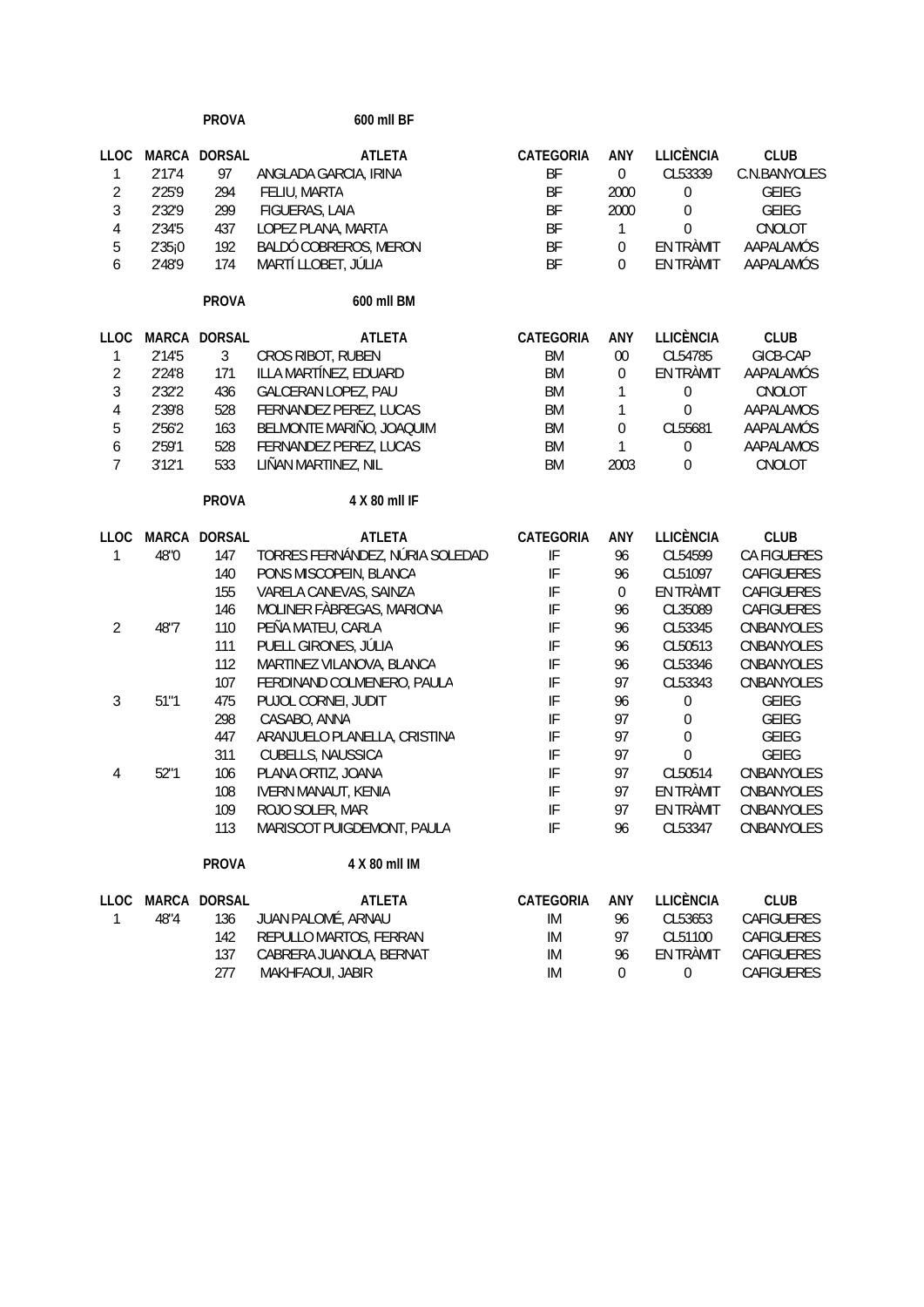|             |              | <b>PROVA</b>        | 4 X 100 mll CM             |                  |     |           |             |
|-------------|--------------|---------------------|----------------------------|------------------|-----|-----------|-------------|
| <b>LLOC</b> |              | <b>MARCA DORSAL</b> | <b>ATLETA</b>              | CATEGORIA        | ANY | LLICÈNCIA | <b>CLUB</b> |
|             | 59"7         | 20                  | MASSA PIRES, NARCIS        | <b>CM</b>        | 95  | CL50917   | GICB-CAP    |
|             |              | 24                  | ALABERT ALDANA, MARTÍ      | <b>CM</b>        | 94  | CL50915   | GICB-CAP    |
|             |              | 26                  | ALMENDROS GONZALEZ, PERE   | <b>CM</b>        | 94  | CL53720   | GICB-CAP    |
|             |              | 27                  | SANCHEZ JUANOLA, MARTÍ     | <b>CM</b>        | 94  | CL56216   | GICB-CAP    |
|             |              | <b>PROVA</b>        | 4 X 100 mll JvM            |                  |     |           |             |
| 110C        | <b>MARCA</b> | <b>DORSAL</b>       | <b>ATI FTA</b>             | <b>CATEGORIA</b> | ANY | LLICÈNCIA | <b>CLUB</b> |
|             | 49"2         | 32                  | MONTERO HERNANDEZ, ROBERT  | LM               | 93  | CT17969   | GICB-CAP    |
|             |              | 31                  | MOLINER FABREGAS, MARCEL   | LМ               | 93  | CT17100   | GICB-CAP    |
|             |              | 35                  | <b>BOUSETAOUI, MOHAMED</b> | LМ               | 92  | CT17165   | GICB-CAP    |
|             |              | 28                  | AIZPUN GARRIDO, JOHN IKER  | LM               | 93  | CT18110   | GICB-CAP    |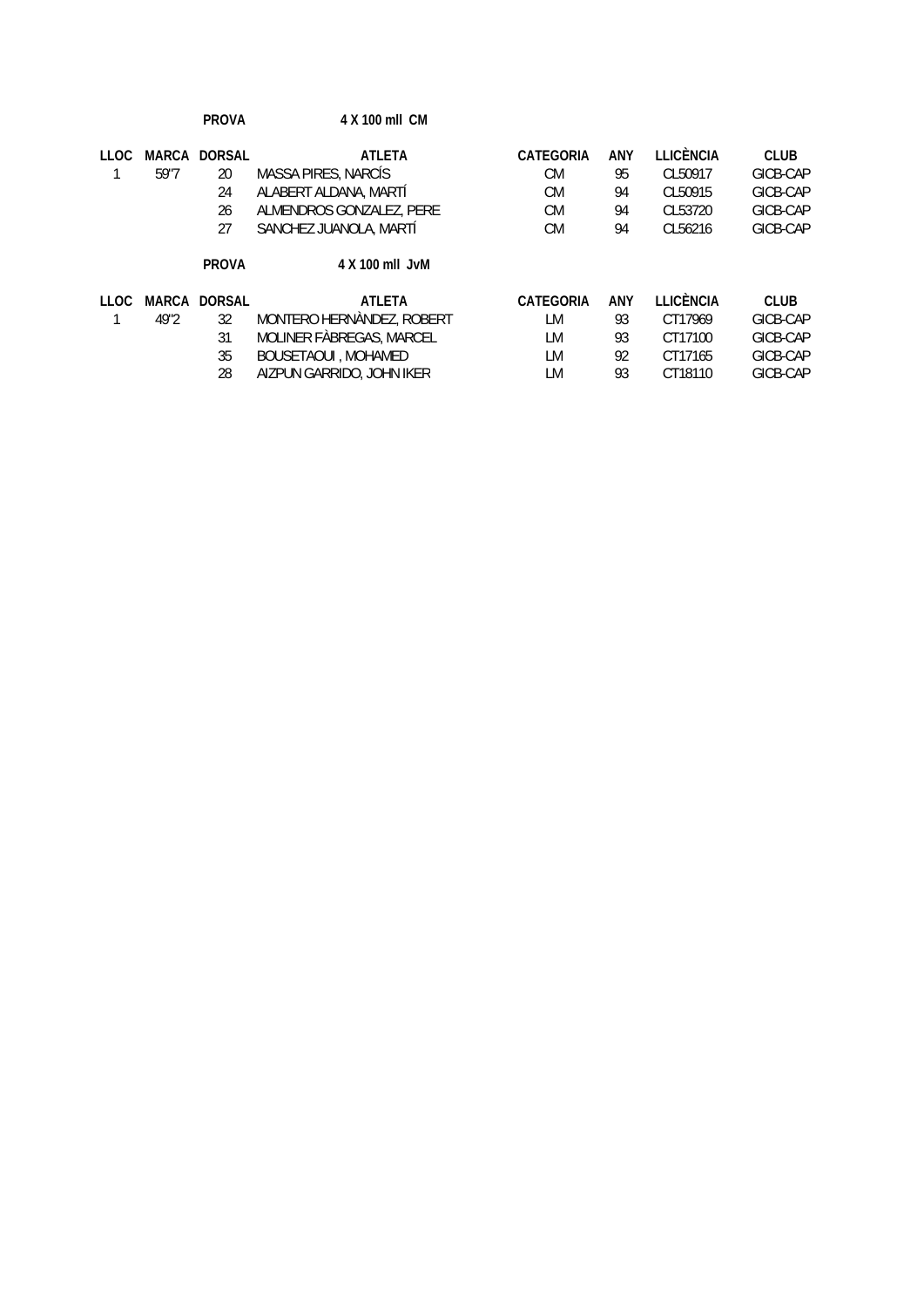**PROVA LLARGADA CM**

| <b>LLOC</b>    | <b>MARCA</b> | <b>DORSAL</b> | <b>ATLETA</b>             | CAT.      | <b>ANY</b> | <b>LLICÈNCIA</b> | <b>CLUB</b>        | 1              | $\overline{2}$ | 3      |
|----------------|--------------|---------------|---------------------------|-----------|------------|------------------|--------------------|----------------|----------------|--------|
|                | 5'01         | 324           | GINES GUIXERAS, ALBERT    | <b>CM</b> | 95         | $\mathbf 0$      | GEIEG              | 5'01           | 4'18           | Χ      |
|                |              |               |                           |           |            |                  | <b>VENTS</b>       | 1'0            | 0'0            | 0'7    |
| $\mathfrak{D}$ | 4'92         | 325           | CALVO GONZALEZ, DAVID     | <b>CM</b> | 95         | CL53272          | GFIFG              | 4'82           | 4'91           | 4'92   |
|                |              |               |                           |           |            |                  | <b>VENTS</b>       | 0,0            | 1'1            | 0'7    |
| 3              | 4'81         | 267           | DEL RIO ESCRIBANO, VICTOR | <b>CM</b> | 95         | CL-52950         | <b>INDEPENDENT</b> | 4'67           | 4'81           | 4'81   |
|                |              |               |                           |           |            |                  | <b>VENTS</b>       | 0'4            | 0 <sup>6</sup> | 0,0    |
| 4              | 4'78         | 170           | FERRÉ SÀNCHEZ, ALEIX      | <b>CM</b> | 95         | EN TRÀMIT        | AAPALAMÓS          | 4'65           | 4'70           | 4'78   |
|                |              |               |                           |           |            |                  | <b>VENTS</b>       | 0 <sup>6</sup> | 1.5            | 0.5    |
| 5              | 4'65         | 525           | FERNANDEZ PLANAS, ADRIA   | <b>CM</b> | 95         | $\Omega$         | <b>CAFIGUERES</b>  | 4'65           | 4'38           | 4'38   |
|                |              |               |                           |           |            |                  | <b>VENTS</b>       | 1'05           | 1'03           | 0,0    |
| 6              | 4'35         | 26            | ALMENDROS GONZALEZ, PERE  | <b>CM</b> | 94         | CL53720          | GICB-CAP           | 3'88           | 4'18           | 4'35   |
|                |              |               |                           |           |            |                  | <b>VENTS</b>       | 1'4            | 1'0            | 0,0    |
| 7              | 3'82         | 118           | <b>ESTANY PLANA, ABEL</b> | <b>CM</b> | 94         | CL56214          | CNBANYOLES         | 3'82           | 3'78           | 3'28   |
|                |              |               |                           |           |            |                  | <b>VENTS</b>       | 0'6            | 0'8            | $-0'2$ |
| 8              | 3'24         | 175           | MARTÍ LLOBET. SALVI       | <b>CM</b> | 95         | <b>FN TRAMIT</b> | AAPALAMÓS          | 2'67           | 3'24           | 3'07   |
|                |              |               |                           |           |            |                  | <b>VENTS</b>       | 1'2            | 1'3            | 0'2    |

**PROVA LLARGADA CF**

|              | <b>DORSAL</b> | <b>ATLETA</b>             |            | <b>ANY</b> | <b>LLICÈNCIA</b> | <b>CLUB</b>       |                | $\overline{2}$ | 3              |
|--------------|---------------|---------------------------|------------|------------|------------------|-------------------|----------------|----------------|----------------|
| 4'43         | 172           | ILLA MARTÍNEZ, CLÀUDIA    | CF         | 95         | EN TRÀMIT        | AAPALAMÓS         | 4'19           | 4'43           | 4'31           |
|              |               |                           |            |            |                  | <b>VENTS</b>      | 0'8            | 1'0            | $-0'5$         |
| 3'50         | 114           | ZAMUDIO DOMINGO, LIDIA    | <b>CF</b>  | 95         | CL50518          | <b>CNBANYOLES</b> | 3'50           | 3'34           | 3'45           |
|              |               |                           |            |            |                  | <b>VENTS</b>      | 0 <sup>5</sup> | 0'2            | 0'0            |
|              | <b>PROVA</b>  | <b>LLARGADA JVM</b>       |            |            |                  |                   |                |                |                |
| <b>MARCA</b> | <b>DORSAL</b> | <b>ATLETA</b>             | CAT.       | <b>ANY</b> | <b>LLICÈNCIA</b> | <b>CLUB</b>       | 1              | $\overline{2}$ | 3              |
| 5'48         | 31            | MOLINER FABREGAS, MARCEL  | LМ         | 93         | CT17100          | GICB-CAP          | 5'45           | 5'24           | 5'48           |
|              |               |                           |            |            |                  | <b>VENTS</b>      | $-1'0$         | $-1'3$         | 0 <sup>6</sup> |
| 5'37         | 35            | BOUSETAOUI, MOHAMED       | LМ         | 92         | CT17165          | GICB-CAP          | 5'35           | 4'35           | 5'37           |
|              |               |                           |            |            |                  | <b>VENTS</b>      | 0'0            | $-1'1$         | $-01$          |
| 5'10         | 32            | MONTERO HERNÀNDEZ, ROBERT | LM.        | 93         | CT17969          | GICB-CAP          | 4'96           | 5'00           | 5'10           |
|              |               |                           |            |            |                  | <b>VENTS</b>      | 1'1            | $-1'1$         | 0 <sup>6</sup> |
| 5'02         | 28            | AIZPUN GARRIDO, JOHN IKER | <b>LM</b>  | 93         | CT18110          | GICB-CAP          | 5'02           | 3'05           | X              |
|              |               |                           |            |            |                  | <b>VENTS</b>      | 1'4            | $-1'7$         | 0,0            |
| 4'87         | 123           | FELEZ CALDES, JOSEP       | <b>JVM</b> | 93         | CL52393          | CNBANYOLES        | 4'87           | 4'64           | 4'36           |
|              |               |                           |            |            |                  | <b>VENTS</b>      | 1'3            | $-1'4$         | 1'1            |
| 4'74         | 30            | MIELGO VALDEPEÑAS, ALEX   | LМ         | 93         | CT18111          | GICB-CAP          | 4'62           | 4'74           | X              |
|              |               |                           |            |            |                  | <b>VENTS</b>      | 0'3            | $-1'5$         | 1'2            |
|              | <b>MARCA</b>  |                           |            | CAT.       |                  |                   |                |                |                |

**PROVA LLARGADA JVF**

| LLOC | MARCA | DORSAL | ATLETA                   | CAT. | <b>ANY</b> | <b>LLICÈNCIA</b> | <b>CLUB</b>  |      |     | -3   |
|------|-------|--------|--------------------------|------|------------|------------------|--------------|------|-----|------|
|      | 4'41  | 122    | RIERA MALLOLL, GEMMA     | JVF  | 93         | CL50523          | CNBANYOLES   | 4'33 | X   | 4'41 |
|      |       |        |                          |      |            |                  | <b>VENTS</b> | 0'4  | 1'1 | 2.3  |
|      | 4'09  | 121    | BATLLES CAMPMANY, LAURA  | .JVF | 93         | CL50525          | CNBANYOLES   | 3'96 | X   | 4'09 |
|      |       |        |                          |      |            |                  | <b>VENTS</b> | 1'7  | 0'7 | 1'7  |
|      |       | 119    | CASTELLVELL BELLA, CLARA | .JVF | 93         | CL50524          | CNBANYOLES   | X    | X   | X    |
|      |       |        |                          |      |            |                  | <b>VENTS</b> | 1'7  | 0'7 | 1'4  |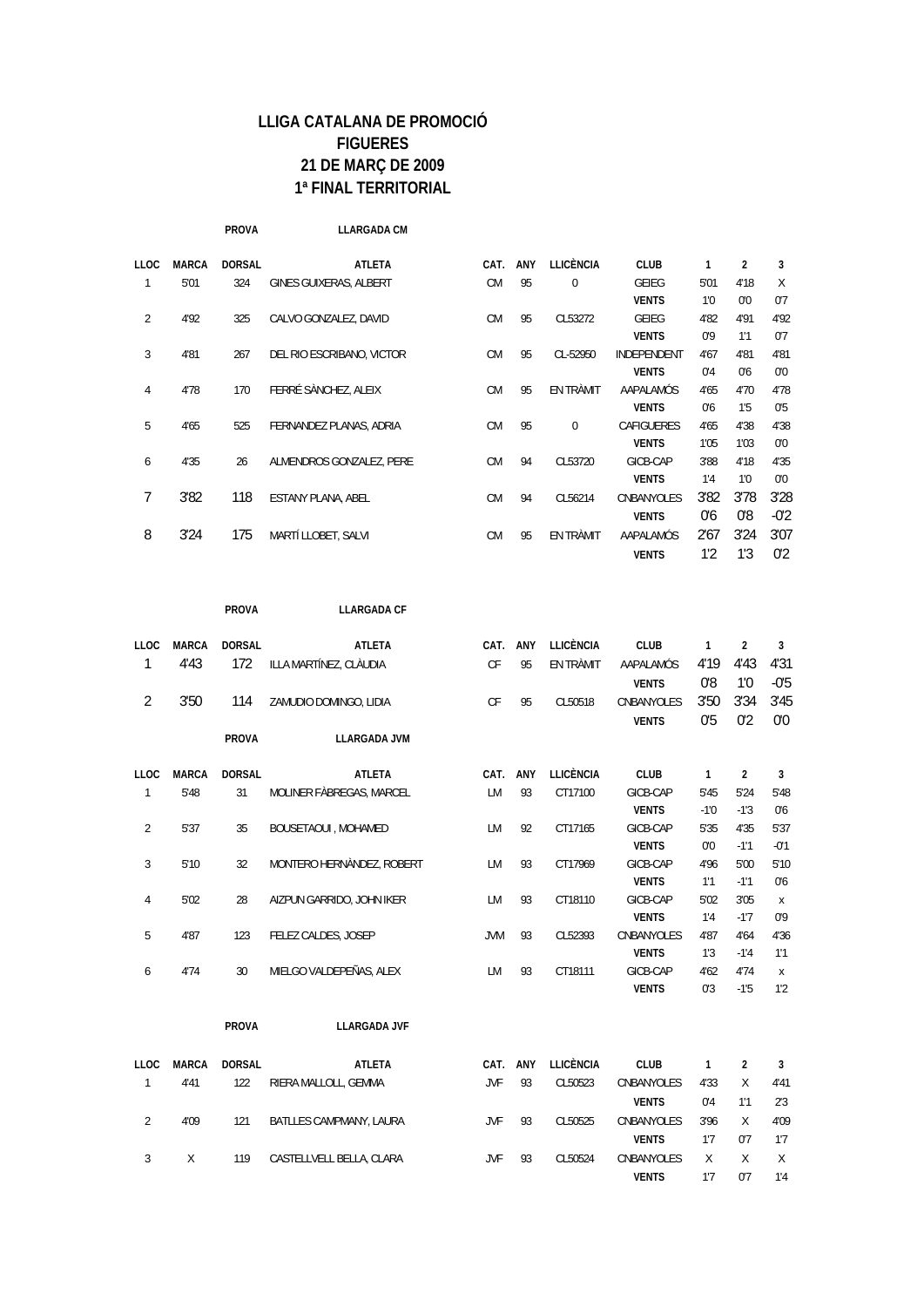**PROVA Llargada IF LLOC MARCA DORSAL ATLETA CATEGORIA ANY LLICÈNCIA CLUB 123** 1 4'24 523 GALLEGO ARAGON, IMMA IF 96 0 C.A.GAVA 4'19 4'04 4'24 2 4'03 286 AYUSTE, PATRICIA IF 96 0 VENTALLÓ 3'87 3'85 4'03 3 3'90 111 PUELL GIRONES, JÚLIA IF 96 CL50513 CNBANYOLES 3'90 - 3'64 4 3'89 222 LOPEZ PLANA, HELENA IF 96 CL50014 CNOLOT 3'73 - 3'89 5 3'78 112 MARTINEZ VILANOVA, BLANCA IF 96 CL53346 CNBANYOLES 3'78 - 3'78 6 3'73 190 COTS PONJOAN, MARIONA IF 97 EN TRÀMIT AAPALAMÓS 3'73 x 3'29 7 3'57 133 HILERA GARCIA, MICHELLE AF 97 EN TRÀMIT CAFIGUERES 3'57 X 3'50 8 3'43 475 PUJOL CORNEL JUDIT THE 96 0 GEIEG 3'38 - 3'43 9 3'38 107 FERDINAND COLMENERO, PAULA IF 97 CL53343 CNBANYOLES 3'38 - 3'07 10 3'38 152 VENTOS CASADELLA, RUTH AF O EN TRÀMIT CAFIGUERES 3'32 3'28 3'07 11 3,27 311 CUBELLS, NAUSSICA IF 97 0 GEIEG 3'27 - 2'81 12 3'26 298 CASABO, ANNA IF 97 0 GEIEG 3'24 - 3'26 13 3'24 110 PEÑA MATEU, CARLA IF 96 CL53345 CNBANYOLES 3'24 3'18 3'14 14 3'20 447 ARANJUELO PLANELLA, CRISTINA IF 97 0 GEIEG 2'93 - 3'20 15 3'20 524 VILA, IRENE IF 97 0 C.A.GAVA 3'20 \_ 2'93 16 3'15 106 PLANA ORTIZ, JOANA IF 97 CL50514 CNBANYOLES 2'97 3'15 2'88 17 3'14 113 MARISCOT PUIGDEMONT, PAULA IF 96 CL53347 CNBANYOLES 3'14 2'90 2'89 18 2'86 531 SAEZ GIBERT, SANDRA IF 97 0 CASSA 2'86 - 2'78 19 2'82 108 IVERN MANAUT, KENIA IF 97 EN TRÀMIT CNBANYOLES 2'80 2'82 2'75 20 2'59 109 ROJO SOLER, MAR **IF 97 EN TRÀMIT CNBANYOLES** x 2'59 x 21 2'58 154 RODRIGUEZ PUNSET. LEA IF O EN TRÀMIT CAFIGUERES 2'43 2'58 2'50 X 522 VILLANUEVA ROMERO, ELENA IF 96 0 C.A.GAVA X - X X 147 TORRES FERNÁNDEZ, NÚRIA SOLEDAD IF 96 CL54599 CA FIGUERES X X X X 155 VARELA CANEVAS, SAINZA IF 0 EN TRÀMIT CAFIGUERES X-X

**PROVA Llargada IM**

| LLOC         | MARCA | <b>DORSAL</b> | <b>ATLETA</b>                 | CATEGORIA | <b>ANY</b> | LLICÈNCIA | <b>CLUB</b>       |      |      | -3           |
|--------------|-------|---------------|-------------------------------|-----------|------------|-----------|-------------------|------|------|--------------|
|              | 4'19  | 277           | MAKHFAOUI, JABIR              | <b>IM</b> | 0          | 0         | <b>CAFIGUERES</b> | 3'90 | 4'09 | 4'19         |
|              | 4'12  | 136           | JUAN PALOMÉ, ARNAU            | IM        | 96         | CL53653   | <b>CAFIGUERES</b> | 4'12 | 3'83 | 4'05         |
|              | 3'20  | 105           | ROCA DE LA CUEVA, MARTÍ       | IM        | 97         | CL50508   | <b>CNBANYOLES</b> | 3'20 | 2'99 | 3'00         |
|              | 3'63  | 179           | TRIVIÑO ARANDA, RICARDO       | IM        | 97         | EN TRÀMIT | AAPALAMÓS         | 3'60 | 3'54 | 3'63         |
| 4            | 3'46  | 142           | REPULLO MARTOS, FERRAN        | IM        | 97         | CL51100   | <b>CAFIGUERES</b> | 3'04 | 3'11 | 3'46         |
| 5            | 3'44  | 137           | CABRERA JUANOLA, BERNAT       | IM        | 96         | EN TRÀMIT | <b>CAFIGUERES</b> | 3'14 | 3'44 | $\times$     |
| <sub>6</sub> | 3'35  | 457           | <b>BORRELL FIGUERAS, ERIC</b> | IM        | 96         | $\Omega$  | CASSÀ             | 3'35 | 3'26 |              |
|              | 3'24  | 287           | VENTALLÓ FIGUERES, EDUARD     | IM        | 96         | $\Omega$  | VENTALLÓ          | 3'20 | 3'24 | $\mathsf{X}$ |
|              | 3'17  | 532           | <b>BOUSETAOUI, SOUFIAN</b>    | IM        | 97         | 0         | CAFIGUERES        | 2'89 | 2'78 | 3'17         |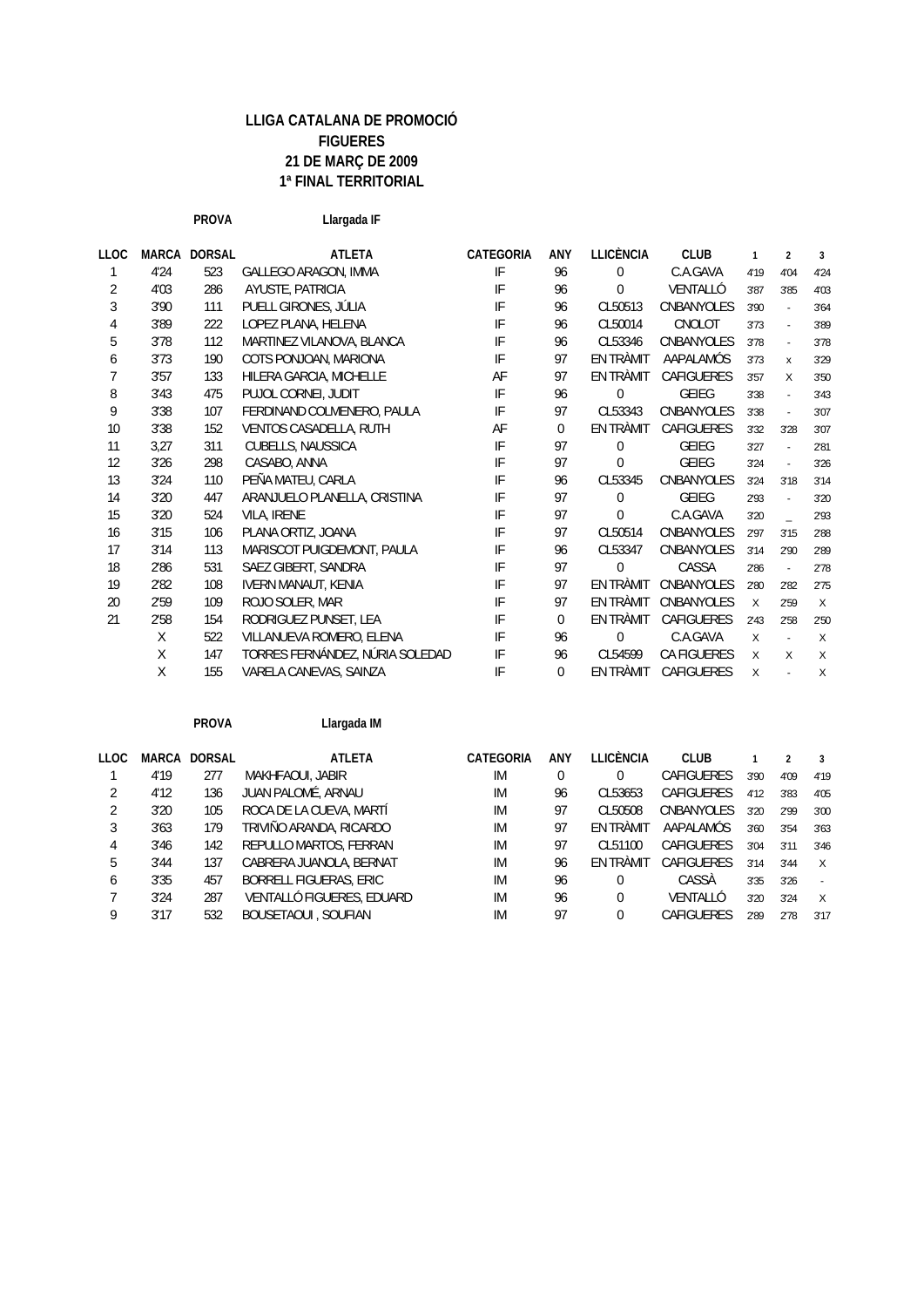**PROVA Pes AM 2 kg**

| <b>LLOC</b> | <b>MARCA</b> | <b>DORSAL</b> | <b>ATLETA</b>                | CAT. | <b>ANY</b> | LLICÈNCIA | <b>CLUB</b>        |      | 2    | 3    |
|-------------|--------------|---------------|------------------------------|------|------------|-----------|--------------------|------|------|------|
|             | 6'84         | 193           | BALDO COBREROS, KALEAB       | AM   | 99         | EN TRÀMIT | AAPALAMÓS          | 6'84 | ٠    | 6'75 |
| 2           | 5'85         | 178           | MECHAAL, SAID                | AM   | 98         | EN TRÀMIT | AAPALAMÓS          | 5'65 | 5'29 | 5'85 |
| 3           | 5'85         | 431           | FERNANDEZ AVELLA, RICARD     | JvM  | 92         | CT16930   | <b>CAESPLUGUES</b> | 4'81 | 5'85 | 5'59 |
| 4           | 5'82         | 165           | CAÑIGUERAL MARCO, MORA       | AM   | 98         | CL56464   | AAPALAMÓS          | 5'82 | 5'55 | 4'58 |
| 5           | 5'45         | 180           | AYACHI, AYUB                 | AM   | 99         | EN TRÀMIT | AAPALAMÓS          | 5'32 | 4'87 | 5'45 |
| 6           | 5'10         | 289           | SEY, LAYIN                   | AM   | 98         | $\Omega$  | VENTALLÓ           | 4'50 | 4'48 | 5'10 |
| 7           | 4'96         | 183           | <b>BOUCHIKHI, ALI</b>        | AM   | 99         | EN TRÀMIT | AAPALAMÓS          | 4'55 | 4'96 | 4'46 |
| 8           | 4'95         | 529           | <b>GOMEZ LOPEZ, SILVER</b>   | AM   | 99         | $\theta$  | <b>AAPALAMOS</b>   | 4.71 | X    | 4'95 |
| 9           | 4'50         | 327           | PUIGBERT MUSTERA, JOAN SALVI | AM   | 99         | $\Omega$  | <b>VENTALLO</b>    | 4'50 | 4'18 | 3'17 |
| 10          | 4'46         | 526           | <b>BOSCH GASSOLS, JORDI</b>  | AM   | 98         | $\theta$  | <b>UDCASSA</b>     | 4'46 | 4'00 | 3'94 |
|             |              |               |                              |      |            |           |                    |      |      |      |

|      |              | <b>PROVA</b>  | Pes AF 2 kg                |      |     |             |                 |      |      |      |
|------|--------------|---------------|----------------------------|------|-----|-------------|-----------------|------|------|------|
| LLOC | <b>MARCA</b> | <b>DORSAL</b> | <b>ATLETA</b>              | CAT. | ANY | LLICÈNCIA   | <b>CLUB</b>     |      | 2    | 3    |
|      | 5'91         | 227           | MASSA PIRES, ANNA          | AF   | 98  | CL50885     | GICB-CAP        | 5'66 | 5'91 | 5'86 |
| 2    | 5'18         | 288           | AYUSTE, LIDIA              | AF   | 98  | $\theta$    | VENTALLÓ        | 5'00 | 5'18 | 4'66 |
| 3    | 4'74         | 470           | <b>ISERN ROCA, MARIONA</b> | AF   | 99  | $\mathbf 0$ | <b>VENTALLO</b> | 4'16 | 4'44 | 4'74 |
| 4    | 4'65         | 102           | MOLAS RODRÍGUEZ, MIREIA    | AF   | 99  | CL53340     | CNBANYOLES      | 4'47 | 4'36 | 4'65 |
| 5    | 4'56         | 472           | BATET VALL-LLOSERA, MAR    | AF   | 98  | 0           | <b>VENTALLO</b> | 4'49 | X    | 4'56 |
| 6    | 4'36         | 468           | FABREGA.ELVIRA             | AF   | 99  | $\theta$    | VENTALLÓ        | 4'36 | 3'02 | 4'10 |
|      | 4'08         | 534           | MARISCH DELGADO, AIDA      | AF   | 99  | $\Omega$    | CASSA           | 3'67 | 3'94 | 4'08 |
| 8    | 3'93         | 527           | RODRIGUEZ QUESADA, NURIA   | AF   | 99  | $\Omega$    | <b>VENTALLO</b> | 2'47 | 3'78 | 3'93 |
| 9    | 3'80         | 458           | BORRELL FIGUERAS, MARINA   | AF   | 99  | $\theta$    | CASSÀ           | 3'62 | 3'80 | 3'60 |
| 10   | 3'46         | 517           | MAMMOUN, FATIMA            | AF   | 98  | $\Omega$    | <b>VENTALLO</b> | X    | 3'46 | 3'37 |
| 11   | 3'46         | 461           | MITJAVILA GUTIERREZ, ALBA  | AF   | 99  | $\Omega$    | CASSÀ           | x    | 3'18 | 3'46 |

|                |              | <b>PROVA</b>  | Pes BF 2 kg                |           |              |                  |                  |      |      |      |
|----------------|--------------|---------------|----------------------------|-----------|--------------|------------------|------------------|------|------|------|
| <b>LLOC</b>    | <b>MARCA</b> | <b>DORSAL</b> | <b>ATLETA</b>              | CAT.      | <b>ANY</b>   | <b>LLICÈNCIA</b> | <b>CLUB</b>      | 1    | 2    | 3    |
|                | 4'18         | 294           | FELIU, MARTA               | BF        | 2000         | 0                | <b>GEIEG</b>     | 3'94 | 4'10 | 4'18 |
| 2              | 4'16         | 97            | ANGLADA GARCIA, IRINA      | <b>BF</b> | 0            | CL53339          | C.N.BANYOLES     | 3'92 | 3'92 | 4'16 |
| 3              | 3'46         | 437           | LOPEZ PLANA, MARTA         | <b>BF</b> |              | $\mathbf 0$      | CNOLOT           | 2'91 | 2'86 | 3'46 |
| 4              | 2'62         | 174           | MARTÍ LLOBET. JÚLIA        | BF        | 0            | EN TRÀMIT        | <b>AAPALAMÓS</b> | 2'62 | 2'32 | 2'02 |
|                |              | <b>PROVA</b>  | Pes AM 2 kg                |           |              |                  |                  |      |      |      |
| <b>LLOC</b>    | <b>MARCA</b> | <b>DORSAL</b> | <b>ATLETA</b>              | CAT.      | <b>ANY</b>   | LLICÈNCIA        | <b>CLUB</b>      |      | 2    | 3    |
|                | 4'51         | 3             | CROS RIBOT, RUBEN          | <b>BM</b> | $00 \,$      | CL54785          | GICB-CAP         | 3'96 | 4'51 | 3'94 |
| $\overline{2}$ | 4'42         | 96            | CONGOST SABATER, NIL       | <b>BM</b> | $\Omega$     | CL53337          | C.N.BANYOLES     | 4'31 | 4'42 | 4'08 |
| 3              | 4'10         | 436           | <b>GALCERAN LOPEZ, PAU</b> | <b>BM</b> |              | $\theta$         | CNOLOT           | 3'79 | 3'44 | 4'10 |
| 4              | 4'06         | 171           | ILLA MARTÍNEZ, EDUARD      | <b>BM</b> | $\Omega$     | EN TRÀMIT        | AAPALAMÓS        | 3'61 | 4'04 | 4'06 |
| 5              | 3'79         | 528           | FERNANDEZ PEREZ, LUCAS     | <b>BM</b> | $\mathbf{1}$ | $\Omega$         | AAPALAMOS        | 3'65 | 3'79 | 3'65 |
| 6              | 3'29         | 192           | BALDÓ COBREROS, MERON      | <b>BM</b> | $\Omega$     | EN TRÀMIT        | AAPALAMÓS        | 2'44 | X    | 3'29 |

7 2'60 163 BELMONTE MARIÑO, JOAQUIM BM 0 CL55681 AAPALAMÓS 2'60 x x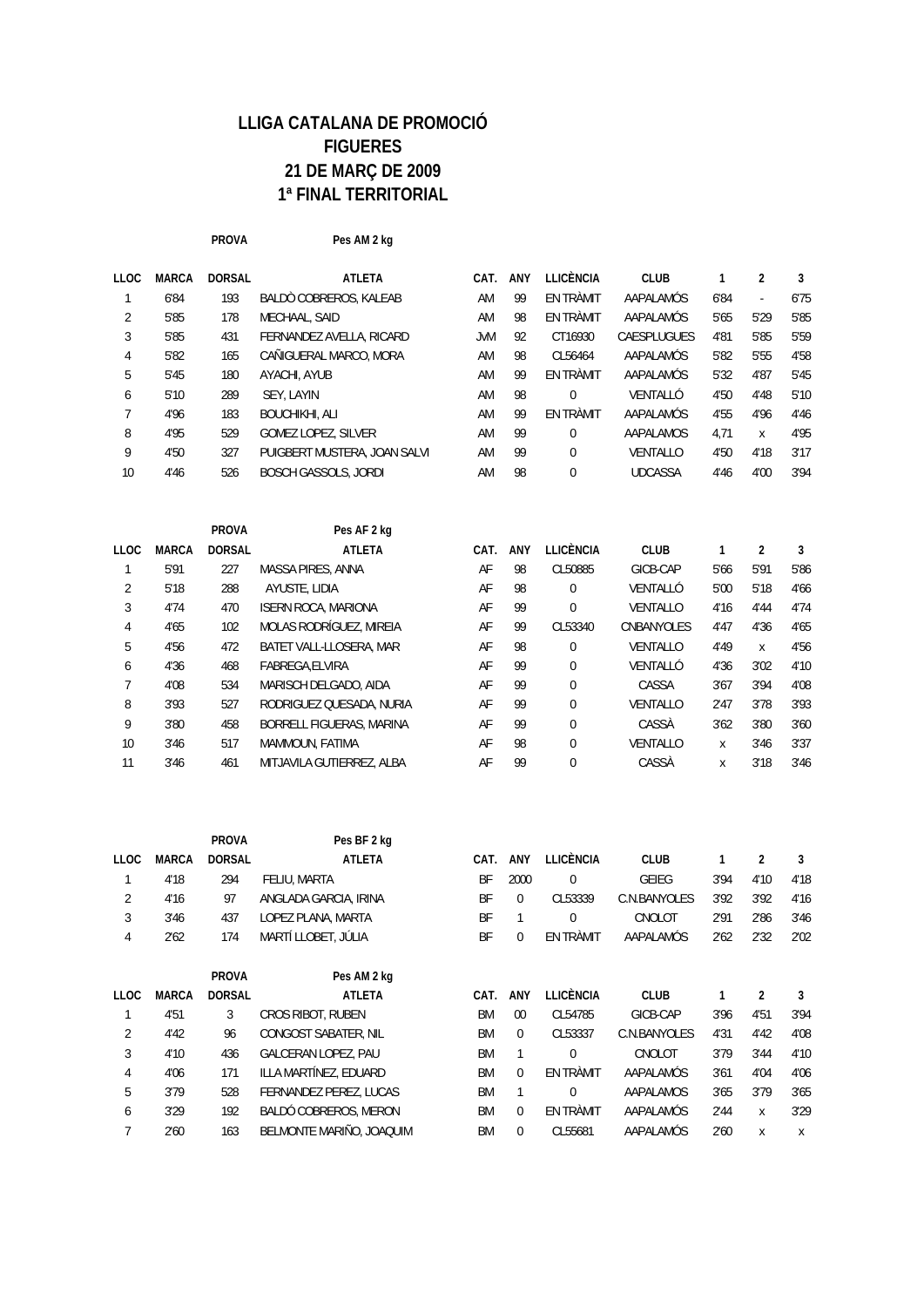|                |              | <b>PROVA</b>  | Pes IF 2 Kg                      |                                                                                             |                |                  |                    |              |                |              |
|----------------|--------------|---------------|----------------------------------|---------------------------------------------------------------------------------------------|----------------|------------------|--------------------|--------------|----------------|--------------|
| <b>LLOC</b>    | <b>MARCA</b> | <b>DORSAL</b> | <b>ATLETA</b>                    | CAT.                                                                                        | ANY            | <b>LLICÈNCIA</b> | <b>CLUB</b>        | 1            | $\overline{2}$ | $\mathbf{3}$ |
| $\mathbf{1}$   | 8'67         | 147           | TORRES FERNÁNDEZ, NÚRIA SOLEDAD  | IF                                                                                          | 96             | CL54599          | <b>CA FIGUERES</b> | 8'03         | 8'24           | 8'67         |
| 2              | 8'35         | 146           | MOLINER FÀBREGAS, MARIONA        | $\ensuremath{\mathsf{IF}}$                                                                  | 96             | CL35089          | CAFIGUERES         | 8'35         | $\mathsf{X}$   | 8'28         |
| 3              | 8'23         | 523           | GALLEGO ARAGON, IMMA             | IF                                                                                          | 96             | 0                | C.A.GAVA           | 8'23         | 7'49           | 7'99         |
| 4              | 6'76         | 152           | VENTOS CASADELLA, RUTH           | IF                                                                                          | $\overline{0}$ | EN TRÀMIT        | CAFIGUERES         | 6'76         | 6'19           | 6'55         |
| 5              | 6'32         | 222           | LOPEZ PLANA, HELENA              | IF                                                                                          | 96             | CL50014          | CNOLOT             | 6'32         | 5'83           | 5'74         |
| 6              | 5'60         | 155           | VARELA CANEVAS, SAINZA           | IF                                                                                          | $\mathbf 0$    | EN TRÀMIT        | CAFIGUERES         | 4'52         | 5'60           | 5'51         |
| $\overline{7}$ | 5'48         | 133           | HILERA GARCIA, MICHELLE          | IF                                                                                          | 97             | EN TRÀMIT        | CAFIGUERES         | X            | 4'93           | 5'48         |
| 8              | 4'44         | 394           | MARY NEWTON, ROXANE              | IF                                                                                          | 96             | 0                | CA PALAFRUGELL     | 3'89         | 4'44           | X            |
| 9              | 3'73         | 154           | RODRIGUEZ PUNSET, LEA            | $\ensuremath{\mathsf{IF}}$                                                                  | 0              | EN TRÀMIT        | CAFIGUERES         | 3'45         | 3'73           | 3'69         |
|                |              | PROVA         | Pes IM 3 Kg                      |                                                                                             |                |                  |                    |              |                |              |
| LLOC           | <b>MARCA</b> | <b>DORSAL</b> | <b>ATLETA</b>                    | CAT.                                                                                        | ANY            | <b>LLICÈNCIA</b> | <b>CLUB</b>        | $\mathbf{1}$ | $\overline{2}$ | $\mathbf{3}$ |
| $\mathbf{1}$   | 10'24        | 18            | BLANCO RODRIGUEZ, MIGUEL ALBERTO | IM                                                                                          | 96             | CL53721          | GICB-CAP           | 10'24        | 9'66           | 10'05        |
| $\overline{2}$ | 9'00         | 410           | MAKHFAOUI, JAOURI                | IM                                                                                          | 96             | $\pmb{0}$        | <b>GEIEG</b>       | 8'08         | 9'00           | 8'39         |
| 3              | 7'92         | 277           | MAKHFAOUI, JABIR                 | ΙM                                                                                          | 0              | $\bf{0}$         | CAFIGUERES         | 7'39         | 7'92           | 7'18         |
| 4              | 7'92         | 136           | JUAN PALOMÉ, ARNAU               | ΙM                                                                                          | 96             | CL53653          | <b>CAFIGUERES</b>  | 7'92         | 6'77           | 5'45         |
| 5              | 6'33         | 287           | VENTALLÓ FIGUERES, EDUARD        | IM                                                                                          | 96             | 0                | VENTALLÓ           | 5'71         | 5'96           | 6'33         |
| 6              | 6'13         | 137           | CABRERA JUANOLA, BERNAT          | ΙM                                                                                          | 96             | EN TRÀMIT        | CAFIGUERES         | 6'13         | 5'66           | 5'40         |
| 7              | 6'10         | 12            | ALABERT ALDANA, CARLES           | ΙM                                                                                          | 97             | CL50902          | GICB-CAP           | X            | 5'87           | 6'10         |
| 8              | 6'10         | 457           | BORRELL FIGUERAS, ERIC           | ΙM                                                                                          | 96             | $\boldsymbol{0}$ | CASSÀ              | 5'46         | 5'62           | 6'10         |
| 9              | 5'79         | 142           | REPULLO MARTOS, FERRAN           | IM                                                                                          | 97             | CL51100          | CAFIGUERES         | 5'79         | 5'73           | 5'76         |
| 10             | 5'51         | 135           | MAZA VILARDELL, ALEX             | ΙM                                                                                          | 96             | CL51101          | <b>CAFIGUERES</b>  | 5'51         | 4'86           | 4'52         |
|                |              |               |                                  |                                                                                             |                |                  |                    |              |                |              |
|                |              | PROVA         | Pes CF 3 Kg                      |                                                                                             |                |                  |                    |              |                |              |
| <b>LLOC</b>    | <b>MARCA</b> | <b>DORSAL</b> | <b>ATLETA</b>                    | CAT.                                                                                        | ANY            | <b>LLICÈNCIA</b> | <b>CLUB</b>        | $\mathbf{1}$ | $\overline{2}$ | $\mathbf{3}$ |
| $\mathbf{1}$   | 6'40         | 114           | ZAMUDIO DOMINGO, LIDIA           | CF                                                                                          | 95             | CL50518          | CNBANYOLES         | 6'11         | 5'78           | 6'40         |
|                |              | <b>PROVA</b>  | Pes CM 4 Kg                      |                                                                                             |                |                  |                    |              |                |              |
| <b>LLOC</b>    | <b>MARCA</b> | <b>DORSAL</b> | <b>ATLETA</b>                    | CAT.                                                                                        | ANY            | <b>LLICÈNCIA</b> | <b>CLUB</b>        | $\mathbf{1}$ | $\overline{2}$ | $\mathbf{3}$ |
| 1              | 8'78         | 275           | GARRIGA CAÑET, MARC              | $\mathbf{0}$                                                                                | $\overline{0}$ | CT55472          | CASSÀ              | 8'40         | 8'64           | 8'78         |
| $\overline{2}$ | 8'21         | 27            | SANCHEZ JUANOLA, MARTÍ           | <b>CM</b>                                                                                   | 94             | CL56216          | GICB-CAP           | 8'00         | 7'74           | 8'21         |
| 3              | 7'19         | 26            | ALMENDROS GONZALEZ, PERE         | <b>CM</b>                                                                                   | 94             | CL53720          | GICB-CAP           | 7'19         | 7'13           | 6'55         |
| 4              | 7'13         | 21            | DE GENOVER GIL, IGNASI           | <b>CM</b>                                                                                   | 95             | CL56186          | GICB-CAP           | 6'05         | 7'13           | 7'03         |
| 5              | 6'88         | 525           | FERNANDEZ PLANAS, ADRIA          | <b>CM</b>                                                                                   | 95             | 0                | <b>CAFIGUERES</b>  | X            | 6'23           | 6'88         |
| 6              | 5'87         | 19            | GARCIA FONTDECABA, JOAQUIM       | CM                                                                                          | 95             | CL56482          | GICB-CAP           | 5'65         | 5'87           | 5'60         |
|                |              | PROVA         | Pes JvF 4 Kg                     |                                                                                             |                |                  |                    |              |                |              |
| <b>LLOC</b>    | <b>MARCA</b> | <b>DORSAL</b> | <b>ATLETA</b>                    | CAT.                                                                                        | ANY            | <b>LLICÈNCIA</b> | <b>CLUB</b>        | $\mathbf{1}$ | $\overline{2}$ | $\mathbf{3}$ |
| 1              | 10'86        | 233           | DE GENOVER GIL, ÈLIA             | $\mathsf{LF}% _{0}\left( \mathcal{N}\right) \equiv\mathsf{LF}_{0}\left( \mathcal{N}\right)$ | 93             | CT17808          | GICB-CAP           | 9'52         | 9'91           | 10'86        |
| 2              | 6'61         | 119           | CASTELLVELL BELLA, CLARA         | <b>JVF</b>                                                                                  | 93             | CL50524          | CNBANYOLES         | 6'42         | 6'42           | 6'61         |
| 3              | 6'35         | 249           | PUIGBERT AYMÀ, ANNA              | LF                                                                                          | 93             | CT16857          | GICB-CAP           | 6'35         | 6'33           | 6'15         |
| 4              | 6'05         | 121           | BATLLES CAMPMANY, LAURA          | <b>JVF</b>                                                                                  | 93             | CL50525          | CNBANYOLES         | 6'05         | 6'00           | 5'44         |
| 5              | 5'11         | 122           | RIERA MALLOLL, GEMMA             | <b>JVF</b>                                                                                  | 93             | CL50523          | CNBANYOLES         | 5'09         | 5'11           | X            |
|                |              |               |                                  |                                                                                             |                |                  |                    |              |                |              |
|                |              | PROVA         | Pes JvM 5 Kg                     |                                                                                             |                |                  |                    |              |                |              |
| <b>LLOC</b>    | <b>MARCA</b> | <b>DORSAL</b> | <b>ATLETA</b>                    | CAT.                                                                                        | ANY            | <b>LLICÈNCIA</b> | <b>CLUB</b>        | $\mathbf{1}$ | $\overline{2}$ | $\mathbf{3}$ |
| 1              | 11'14        | 32            | MONTERO HERNÀNDEZ, ROBERT        | LM                                                                                          | 93             | CT17969          | GICB-CAP           | 10'34        | 11'14          | 10'65        |
| $\overline{2}$ | 8'85         | 31            | MOLINER FÀBREGAS, MARCEL         | LM                                                                                          | 93             | CT17100          | GICB-CAP           | 8'12         | 7'73           | 8'85         |
| 3              | 8'68         | 35            | BOUSETAOUI, MOHAMED              | LM                                                                                          | 92             | CT17165          | GICB-CAP           | X            | 8'53           | 8'68         |
| 4              | 7'76         | 28            | AIZPUN GARRIDO, JOHN IKER        | LM                                                                                          | 93             | CT18110          | GICB-CAP           | 7'62         | 7'76           | 7'66         |
| 5              | 7'54         | 123           | FELEZ CALDES, JOSEP              | <b>JVM</b>                                                                                  | 93             | CL52393          | CNBANYOLES         | 7'11         | 7'31           | 7'54         |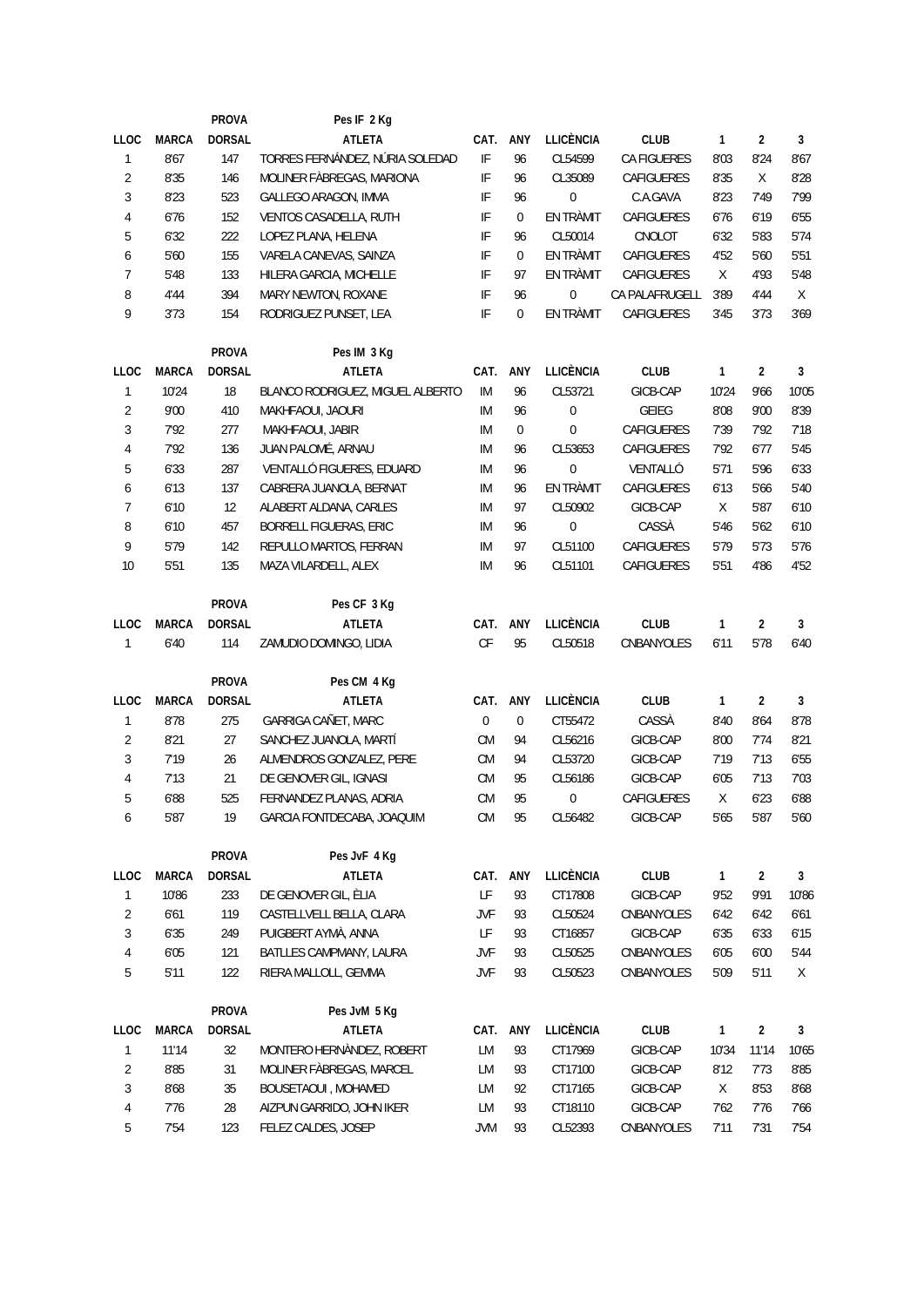|             |              | <b>PROVA</b>  | Alcada IF                     |      |          |                  |                   |                |                 |                 |                |                |      |
|-------------|--------------|---------------|-------------------------------|------|----------|------------------|-------------------|----------------|-----------------|-----------------|----------------|----------------|------|
|             |              |               |                               |      |          |                  |                   |                |                 |                 | <b>ALCADES</b> |                |      |
| <b>LLOC</b> | <b>MARCA</b> | <b>DORSAL</b> | <b>ATLETA</b>                 | CAT. | ANY      | <b>LLICÈNCIA</b> | <b>CLUB</b>       | 1'00           | 1'10            | 1'20            | 1'25           | 1'30           | 1'35 |
|             | 1'30         | 146           | MOLINER FÄBREGAS, MARIONA     | IF   | 96       | CL35089          | <b>CAFIGUERES</b> | 0              | 0               | $\Omega$        | $\Omega$       | $\Omega$       | XXX  |
| 2           | 1'30         | 286           | AYUSTE, PATRICIA              | IF   | 96       | $\Omega$         | VENTALIÓ          | $\Omega$       | X <sub>0</sub>  | $\Omega$        | X <sub>0</sub> | X <sub>0</sub> | XXX  |
| 3           | 1'25         | 140           | PONS MISCOPEIN. BLANCA        | IF   | 96       | CL51097          | CAFIGUERES        | 0              | 0               | $\Omega$        | $\mathbf{0}$   | XXX            |      |
| 4           | 1'20         | 155           | VARELA CANEVAS, SAINZA        | IF   | $\Omega$ | EN TRÀMIT        | CAFIGUERES        | $\Omega$       | XX <sub>0</sub> | XX <sub>0</sub> | X--            |                |      |
| 5           | 1'10         | 152           | <b>VENTOS CASADELLA, RUTH</b> | AF   | $\Omega$ | <b>EN TRÀMIT</b> | <b>CAFIGUERES</b> | $\Omega$       | $\Omega$        | <b>XXX</b>      |                |                |      |
| b           | 1'10         | 523           | GALLEGO ARAGON, IMMA          | IF   | 96       | 0                | C.A.GAVA          | 0              | 0               | <b>XXX</b>      |                |                |      |
| 5           | 1'10         | 524           | VILA, IRENE                   | IF   | 97       | $\Omega$         | C.A.GAVA          | $\Omega$       | 0               | $X -$           |                |                |      |
| 8           | 1'00         | 133           | HILERA GARCIA, MICHELLE       | AF   | 97       | <b>FN TRÀMIT</b> | <b>CAFIGUERES</b> | $\Omega$       | <b>XXX</b>      |                 |                |                |      |
| 8           | 1'00         | 522           | VILLANUEVA ROMERO. ELENA      | IF   | 96       | 0                | C.A.GAVA          | $\Omega$       | <b>XXX</b>      |                 |                |                |      |
| 8           | 1'00         | 531           | SAEZ GIBERT, SANDRA           | IF   | 97       | $\Omega$         | CASSA             | $\Omega$       | <b>XXX</b>      |                 |                |                |      |
| 11          | 1'00         | 154           | RODRIGUEZ PUNSET. LEA         | AF   | $\Omega$ | EN TRÀMIT        | CAFIGUERES        | X <sub>0</sub> | <b>XXX</b>      |                 |                |                |      |